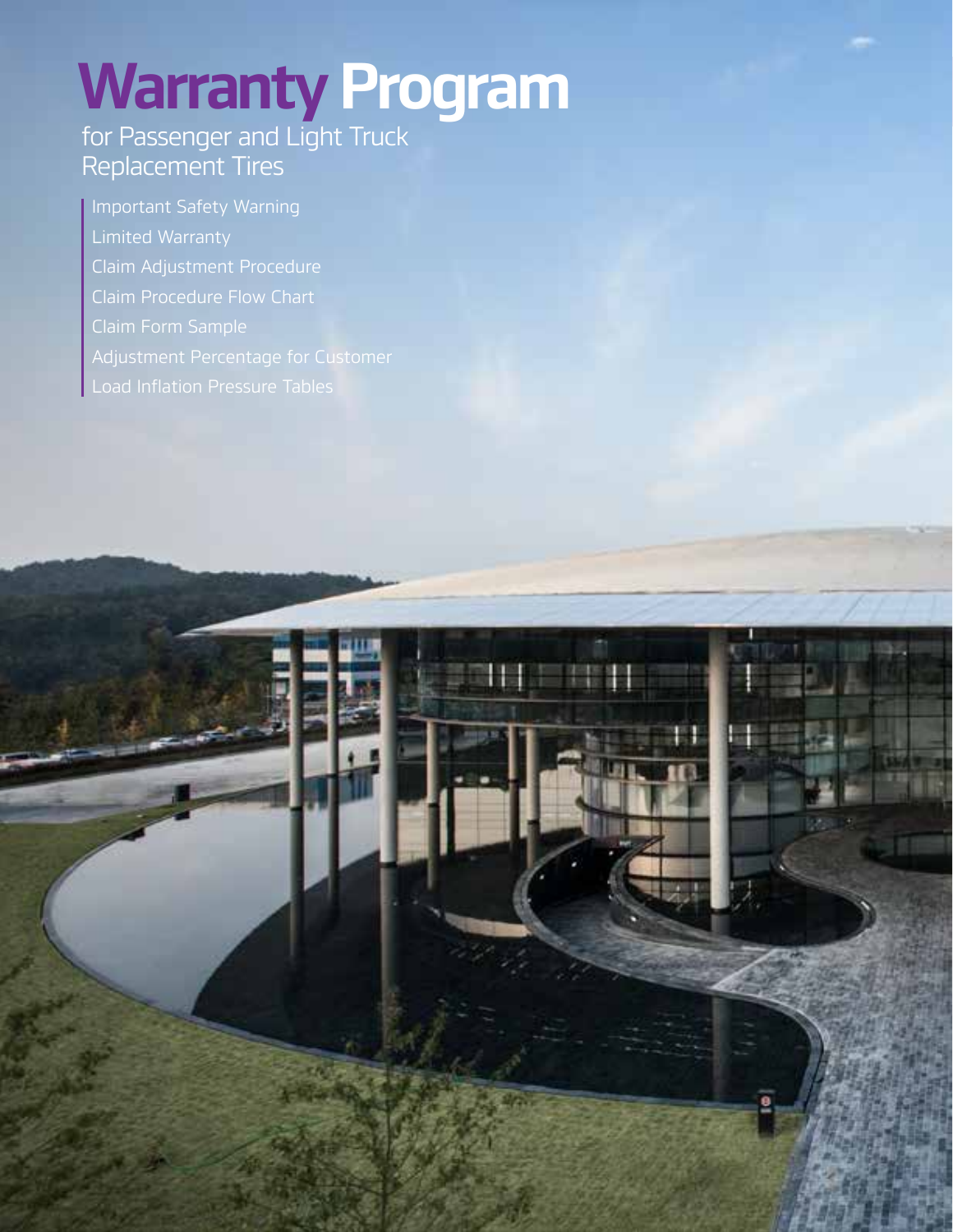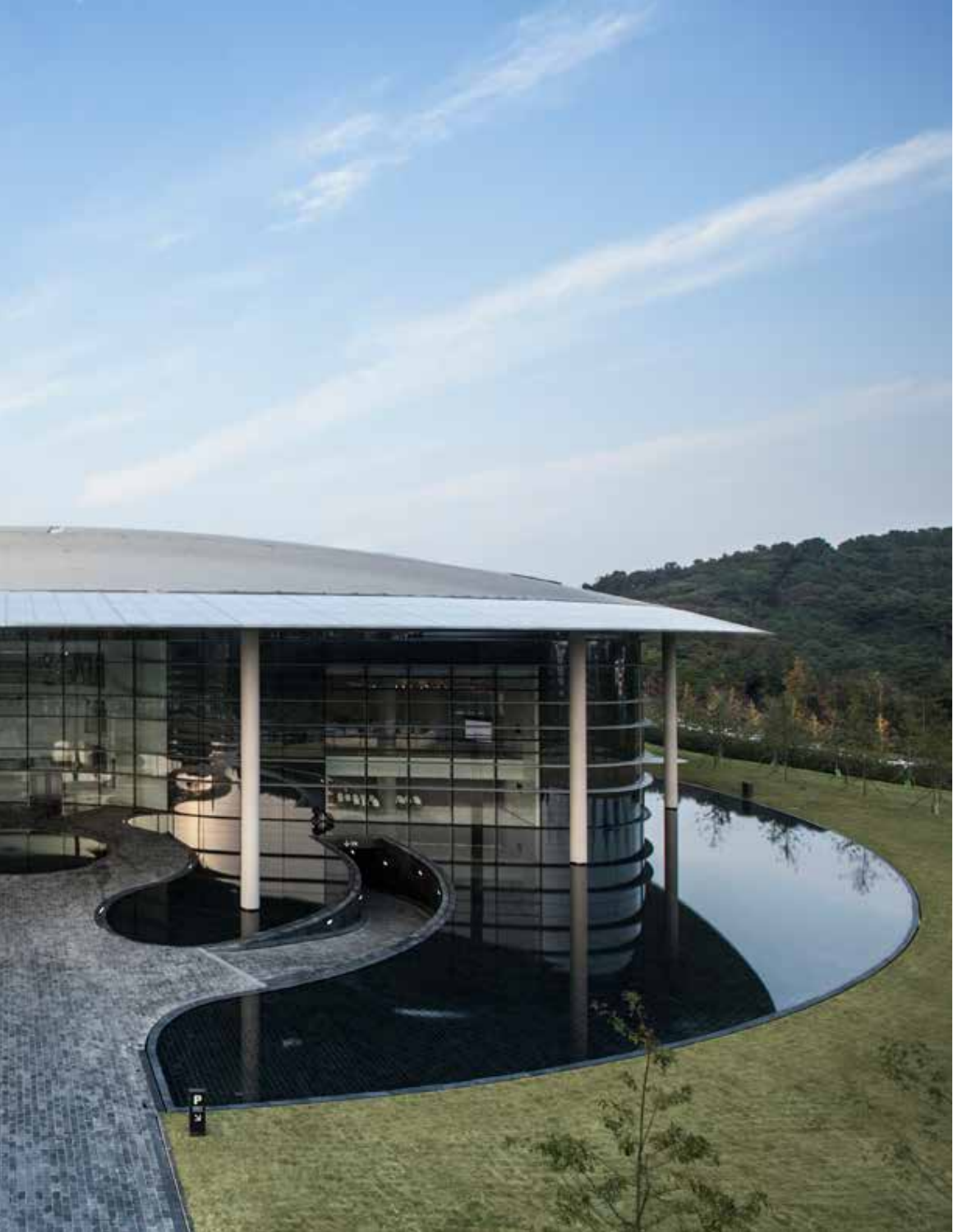# Important Safety Warning

For your safety and protection against serious injury or death, the following safety precaution and maintenance instruction must be observed at all times.

### **IMPORTANT SAFETY CHECK LISTS:**

- Check tire air pressure periodically.
- Inspect tire for uneven treadwear, cracks, bulges or any sign of foreign material or trauma.
- Remember to check your tire load carrying capacity and speed ratings.
- Check your tire life. Tires must be replaced when tread is worn down to 2/32nds".
- Never overload your vehicle, check tire load carrying capacity or vehicle owner's manual for the maximum recommended load.

### **TIRE INFLATION**

**AWARNING** Under inflated and/or overloaded tires pose a safety risk. The National Highway Traffic Safety Administration (NHTSA) estimates that under inflated tires contribute to more than 600 fatalities and 33,000 injuries each year. A tire can lose up to half of its air pressure and not appear to be flat! Do you know your tires are more likely than not under-inflated? Results of a tire pressure survey conducted by U.S. Tire Manufacturers Association show:

- 9% of vehicles had all 4 tires properly inflated.
- 50% of vehicles had at least 1 tire under inflated.
- 19% of vehicles had at least 1 tire under inflated by 8 PSI.
- 26**%** of vehicles had at least 1 tire under inflated by 6 PSI.
- 38% of vehicles had at least 1 tire under inflated by 4 PSI.

### **Under Inflation**

Under inflation (or tire over loading) lead to tire failures, which often result in serious personal injury or death. Among the modes of tire failures are tread/belt separations, sidewall flex breaks and crack formation, among others. Tires run hotter when under inflated which can lead or contribute to tire failure. Under Inflation also adversely affect fuel economy, tire wear and vehicle handling.

### **Proper Inflation**

Proper tire inflation is essential for optimum performance and longevity of the tire. A U.S. Department of Energy study shows that "properly inflated tires can improve fuel efficiency by 3.3%." So, what is the proper inflation for my tires and where can I find it? For original equipment tires or replacement tires with the same size and load rating, proper inflation is specified by the vehicle manufacturer shown on a placard that can be found on the door edge, door post, glove compartment door or gas tank door. It can also be found in the owner's manual. For plus sized replacement tires consult your local dealer or tire manufacturer. Proper inflation information is NOT stamped on the sidewall of the tire. The inflation pressure shown on the sidewall of the tire is the maximum inflation pressure for that tire.

### **Check Tire Inflation Pressure Regularly**

Tire inflation pressure must be checked at least once a month and before each and every long trip. The tire air pressure must be checked when the tires are cold, in the morning, before doing any driving. At all times visually check tires for nails or other objects embedded in the tread which can cause air leak. Also never bleed or reduce inflation pressure when tires are hot. Over inflation must also be avoided as it can cause uneven wear at the center of tire tread and make the tire more susceptible to road hazards.

### **Tire Pressure Monitoring System (TPMS)**

All new passenger, SUV, and light truck vehicles manufactured on



or after September 1, 2007 are required to be equipped with a tire pressure monitoring system. This system will warn drivers when a tire is 25% (8 PSI if the recommended inflation pressure is 32 PSI) under inflated. This warning may be too late to prevent tire damage caused by under inflation. TPMS units are NOT a replacement for monthly tire pressure checks with a tire gauge.

### **SPEED RATING**

**AWARNING**  It is recommended that the replacement tire speed rating be equal to or greater than the OEM tire speed rating. If a lower speed rated tire is selected, then the vehicle top speed becomes limited to that of the lower speed rating selected. The customer must be informed of the new speed restriction & the vehicle's handling may be adversely impacted. When replacing tires, consult the placard or the owner's manual for correct size and speed rating. The speed rating of the replacement tires must be equal to or greater than the speed rating of the tire being replaced to maintain the speed capability of the vehicle. Speed ratings do not imply that the vehicle can be safely driven at the maximum speeds for which the tire is rated.

Serious injury or death may take place if you drive your vehicle in an unsafe or unlawful manner. Hankook's speed symbol designations are verified and comply with regulatory indoor test in accordance with ECE-R30,54 test (Economic Council for Europe : Procedure load / Speed performance test for tires). These symbols are not applicable to repaired tires.

| Category | <b>Maximum Speed</b> |        |  |  |  |  |  |  |
|----------|----------------------|--------|--|--|--|--|--|--|
|          | 90 km/h              | 55 mph |  |  |  |  |  |  |
|          | 100 km/h             | 62 mph |  |  |  |  |  |  |
|          | 110 km/h             | 68 mph |  |  |  |  |  |  |
|          | 120 km/h             | 74 mph |  |  |  |  |  |  |
|          | 130 km/h             | 80 mph |  |  |  |  |  |  |
|          | 140 km/h             | 87 mph |  |  |  |  |  |  |
|          | 150 km/h             | 93 mph |  |  |  |  |  |  |
|          | 160 km/h             | 99 mph |  |  |  |  |  |  |

|                 |  |  |  |  | Speed symbol can be shown from the tire size for example: |
|-----------------|--|--|--|--|-----------------------------------------------------------|
| P205/60R1590(H) |  |  |  |  |                                                           |

| <b>Category</b> | <b>Maximum Speed</b> |           |  |  |  |  |  |  |
|-----------------|----------------------|-----------|--|--|--|--|--|--|
|                 | 170 km/h             | 105 mph   |  |  |  |  |  |  |
|                 | 180 km/h             | 112 mph   |  |  |  |  |  |  |
|                 | 190 km/h             | $118$ mph |  |  |  |  |  |  |
|                 | 200 km/h             | 124 mph   |  |  |  |  |  |  |
|                 | 210 km/h             | 130 mph   |  |  |  |  |  |  |
|                 | 240 km/h             | 149 mph   |  |  |  |  |  |  |
|                 | 270 km/h             | 168 mph   |  |  |  |  |  |  |
|                 | 300 km/h             | 186 mph   |  |  |  |  |  |  |

### **TIRE LOAD**

The load carrying capacity of the replacement tire must always equal or exceed the load carrying capacity of the original equipment tire. Tires that are loaded in excess of allowable maximum can build up heat to cause sudden air loss.

| TIRE AND LOADING INFORMATION |                      |                                             |            |  |  |  |  |  |  |  |  |  |
|------------------------------|----------------------|---------------------------------------------|------------|--|--|--|--|--|--|--|--|--|
|                              |                      | SEATING CAPACITY , TOTAL 6 , FRONT 3 , REAR |            |  |  |  |  |  |  |  |  |  |
|                              |                      |                                             |            |  |  |  |  |  |  |  |  |  |
| TIRE                         | 523                  | COLD TIRE PRESSURE                          |            |  |  |  |  |  |  |  |  |  |
|                              | FRONT P24570R17 1065 | 240 M/s, 35 PSI                             |            |  |  |  |  |  |  |  |  |  |
|                              | REAR POISTURY 1085   | 240 M/s. 35 PSI                             | ADDITIONAL |  |  |  |  |  |  |  |  |  |
|                              | SPARE PO4570R17 1065 | 240 M/s, 35 PSI                             |            |  |  |  |  |  |  |  |  |  |
|                              |                      |                                             |            |  |  |  |  |  |  |  |  |  |

### **CHECK TIRE LIFE**

Tires have six built-in treadwear indicators that warn you when it is time to replace your tires. These indicators are raised ribs 2/32<sup>nds</sup> inches height sections spaced intermittently in the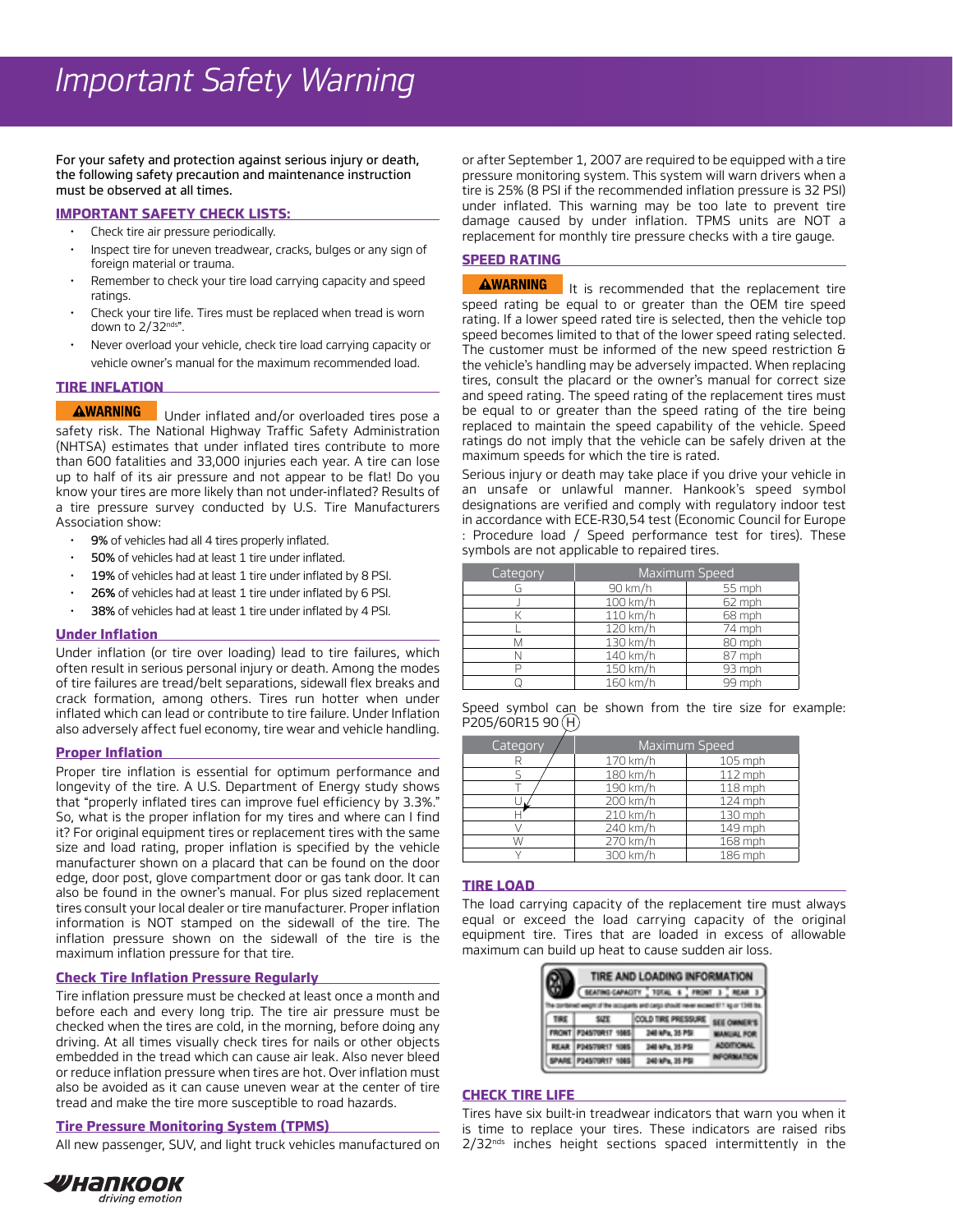bottom of the tread grooves. When they appear even with the outside of the tread, it is time to replace your tires immediately.

### **TIRE DAMAGE**

Inspect your tires frequently for uneven wear, scrapes, bulges, separations, cuts, snags and other damage from road hazards. Damage from impact can occur to the inner part of your tire without being visible to the outside. If you have any doubt that your tire has been damaged from hitting a pothole, curb or debris on the road, tires must be removed from the wheel and inspected for damage by a qualified person such as Hankook authorized dealer. Uneven wear can lead to internal damage or separation.

### **TIRE REPAIR**

#### AWARNING

Tire repairs should only be completed by a qualified trained tire service professional. Improper repairs are dangerous and may cause a tire to suddenly fail.

Tire repairs should be done following the U.S. Tire Manufacturers Association established guidelines. Hankook warranty does not cover any repair or inspection.

Tire must be removed from wheel assembly for inspection and repair.

Repairs should only be made in the tread area (puncture repair area). None of the repair should extend into shoulder area.

Puncture must be ¼ inch (6mm) or smaller in diameter.

Plug/stem and patch combination is only proper repair method. Repairs cannot overlap.

Never repair an existing improper repair or tire worn down to 2/32**nds** of an inch.

Contact Hankook Tire Technical Sevices for any repair on nonconventional tires (eg. runflat, foam-lined)



### **MOUNTING RECOMMENDATION**

Tire mounting and inflation can be dangerous and shall be done only by specially trained persons using proper tools and procedures. Always refer to the U.S. Tire Manufacturers Association mounting procedure. Serious physical injury or death may result from explosion of tire/rim assembly due to improper mounting. A tire bead diameter must always match the diameter of the rim on which it is being mounted. When inflating/dismounting RV tires, approved OSHA safety cages must be used. Never stand, lean or reach over the assembly while inflating tires.

### **Mounting Precaution**

There is extreme danger in attempting to install a tire of one rim diameter on a rim of a different rim diameter. Always replace a tire on a rim with another tire of exactly the same diameter tire designation and suffix letters. For example, a 16" tire goes with a 16" rim. Never mount a 16" size diameter tire on a 16.5" rim. While it is possible to pass a 16" diameter tire over the lip or flange of a 16.5" size diameter rim, it cannot be inflated enough to position itself against the rim flange. If an attempt is made to seat the tire bead by inflating, the tire bead may break with explosive force

and could cause serious bodily injury or death. Rims of different diameters and tapers cannot be interchanged.

**DEATH OR SERIOUS INJURY MAY RESULT FROM: TIRE FAILURE DUE TO UNDER–INFLATION/OVER LOADING. FOLLOW OWNER'S MANUAL OR TIRE PLACARD IN VEHICLE. EXPLOSION OF TIRE/RIM ASSEMBLY MAY RESULT FROM IMPROPER MOUNTING.** 

**DO NOT EXCEED 40 PSI TO SEAT BEADS.**

Only Specially Trained Persons Should Mount Tires.

### **TIRE MOUNTING PRECAUTIONS. WARNING TO AVOID INJURY.**

- 1. CLEAN RIM. LUBRICATE RIM AND BEADS.
- 2. BE SURE BEADS ARE CENTERED.
- 3. DO NOT STAND OVER TIRE WHILE INFLATING.
- 4. AFTER BEADS SEAT, ADJUST TO RECOMMENDED INFLATION.

### TIRE MOUNTING PRECAUTIONS. **WARNING TO AVOID INJURY.**

Moisture trapped inside tires can cause damage.

- 1. STORE TIRES IN DRY AREA.
- 2. DRY INTERIOR BEFORE MOUNTING.
- 3. INFLATE WITH COLD DRY AIR.

### **SUV / LIGHT TRUCK / TRUCK ROLLOVER HAZARD**

Due to their size, weight and higher center of gravity, vehicles such as SUVs and light trucks do not have the same handling characteristics as automobiles. Because of these different characteristics, failure to operate your SUV/truck in a proper and safe manner can increase the likelihood of vehicle rollover. Modifications to your SUV/truck tire size, tire type, wheels or suspension can change your vehicle's handling characteristics and further increase the likelihood of vehicle rollover. Whether your SUV/truck has the original equipment configuration for tires. wheels and suspension or whether any of these items have been modified, always drive safely, avoid sudden sharp turns or lane changes and obey traffic laws. Failure to do so may result in loss of vehicle control leading to an accident and serious injury or death.

### **TIRE MIXING**

#### **AWARNING**  Driving your vehicle with an improper mix of tires is dangerous. Your vehicle's handling characteristics may be seriously affected. You could have an accident resulting in serious personal injury or death. Consult your vehicle owner's manual, tire information placard, and a qualified tire service professional for proper tire replacement.

Unless otherwise specified by the vehicle manufacturer, it is recommended that all road tires be the same size, type, and speed rating. Never mix different size tires on an axle, except for temporary use of a spare.

When it is necessary to replace one or more tires, consider that applying new tires in pairs on an axle, or to all wheel positions, helps to optimize vehicle performance and avoid malfunction of mechanical or electronic vehicle systems (i.e. drive-train transmission, anti-lock brakes, traction control).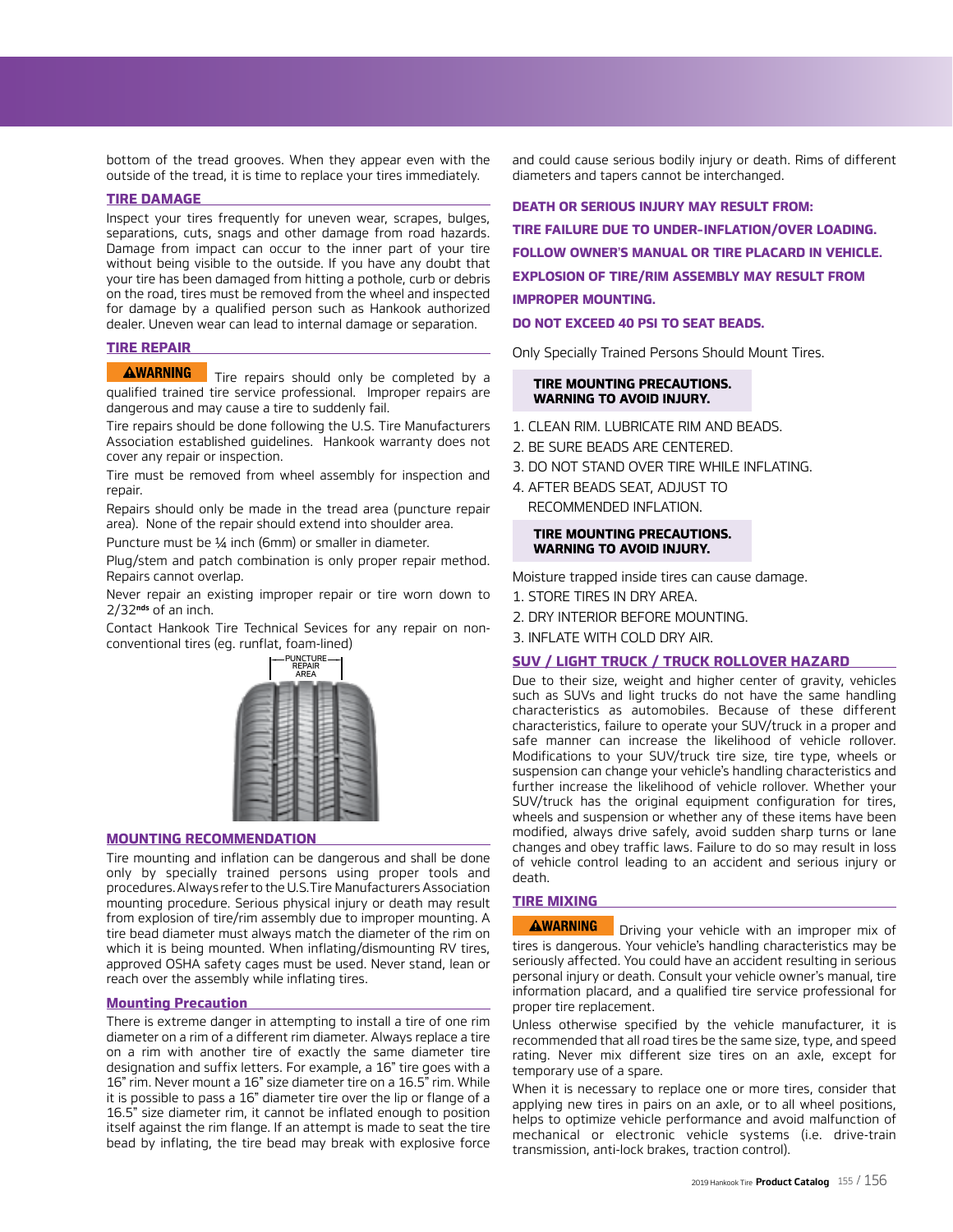# Important Safety Warning

Replace Fewer than Four Tires: Whether your vehicle is front-, rear-, or all-wheel drive, if your rear tires lose traction because of hydroplaning on a wet road, an oversteer skidding condition may result and lead to loss of control, particularly in a turn. Generally, new tires provide increased resistance to hydroplaning due to their full tread depth. With the new tires on the rear, oversteer skidding condition may be more easily avoided.

Therefore, if replacing only one or two tires at a time:

- Two new tires should be placed on the rear axle.
- One new tire should be paired with another tire from the vehicle with the deepest tread depth, and then both should be placed on the rear axle.
- Additional or alternate recommendations may apply for some vehicles. Always refer to and follow the vehicle manufacturer's tire replacement and tire application recommendations; consult your vehicle owner's manual and tire information placard.

### **SERVICE LIFE OF A TIRE**

There is no hard and fast rule to measure service life of a tire. Tires are made with various types of raw materials and a variety of rubber compounds all having varying performance properties. Once a tire is designed and manufactured to achieve given performance property and put into use, it is still subjected to varying conditions such as weather, storage, and still further varying use conditions such as load, speed, inflation pressure, maintenance and road condition. Since all these factors affect the service life of a tire, it just is not possible to predict with accuracy or scientific validity service life of a tire.

Tires unquestionably degrade over time, whether in use or not in use. Some tire and vehicle manufacturers published warnings to consumers of their products to the effect that tires should be replaced after six years of manufacture. Certain industry organizations issued statements concurring with six year service life for tires. Depending on severity of adverse use conditions or non-use, many tires degrade fast enough to require replacement before 6 years of service life. Others in perfectly favorable use conditions may enjoy service life of more than six years.

### **General Recommendations**

The following recommendations are intended to give consumers some idea concerning service life of a tire. Hankook always insists and mandates that consumers properly maintain and periodically inspect their tires. Even if a consumer properly maintains and periodically inspects the tire, most tires will require replacement before 10 years of manufacture regardless of tread-wear. It is recommended that tires in service 10 years or more from the date of manufacture must be replaced even if it was never used. Date of manufacture can be determined by reading the Department of Transportation (DOT) code on the sidewall. The entire code will be printed on outbound side of the tire. The DOT code will end with the week and year of manufacture. For example, a tire with DOT code reading 1GFN AVN 1408, was manufactured during the 14th week of 2008. Consumers must regularly have tires inspected by qualified tire dealers throughout its life. Furthermore, tires that are over five years of age should be inspected at least twice a year and more frequently if the use is heavy.

Consumers must always be vigilant of their tires performance, condition, inflation pressure, and any other issues that could affect the life of a tire.

Consumers must properly maintain, including proper inflation pressures, and periodically inspect your tires. Failure to do so might result in separation or performance loss resulting in vehicle damage, injury or even death.

For original equipment tires, acquired when purchasing a new vehicle, consumers should follow all of the vehicle manufacturer's recommendations.

### **TIRE REGISTRATION**

Registration of your tires is an important safety precaution since it enables the manufacturer to notify you in the event of a recall. When you purchase replacement tires, the retailer will provide a registration card on which the tire identification numbers have been recorded; fill in your name and address on the card and mail it promptly. Some retailers may submit the registration for you. You do not need to register tires which come as original equipment on new vehicles—the vehicle and tire manufacturers handle that for you.





### **TIRE ROTATION**

For safety and maximizing tire life, rotate your tires at least every 7,500 miles or at the vehicle manufacturer's recommended mileage, if sooner. Each tire pressure must be checked after rotation and adjusted to the vehicle recommendation for the tire's new location on the vehicle. If irregular wear is evident, vehicle alignment or other mechanical problem should be checked.



\*Tire Rotation variation patterns; refer to proper pattern for asymmetrical, directional tires

### **WHEEL ALIGNMENT**

The vehicle center line of the chassis/body is found by measuring in equal distance from both sides of the vehicle. The geometric center line is something a little different. It is determined by the midpoint between the front wheels and rear wheels. If the wheels or axles are not offset to one side, the geometric center line and vehicle center line will be identical. Should the front wheels or rear axle be slightly off center, however, the geometric center line will be at an angle to the vehicle center line. When the two lines do not coincide, tracking problems result. The rear wheels will not follow the front wheels because one set of wheels is offset from true center.

The third line we must deal with is the thrust line. This imaginary line also runs the length of the vehicle, and is determined by the total toe of the rear wheels. The thrust line divides the total toe in half. If toe for both rear wheels is zero (which is where it should be), the thrust line would be 90 degrees to the rear axle right up the center of the car.

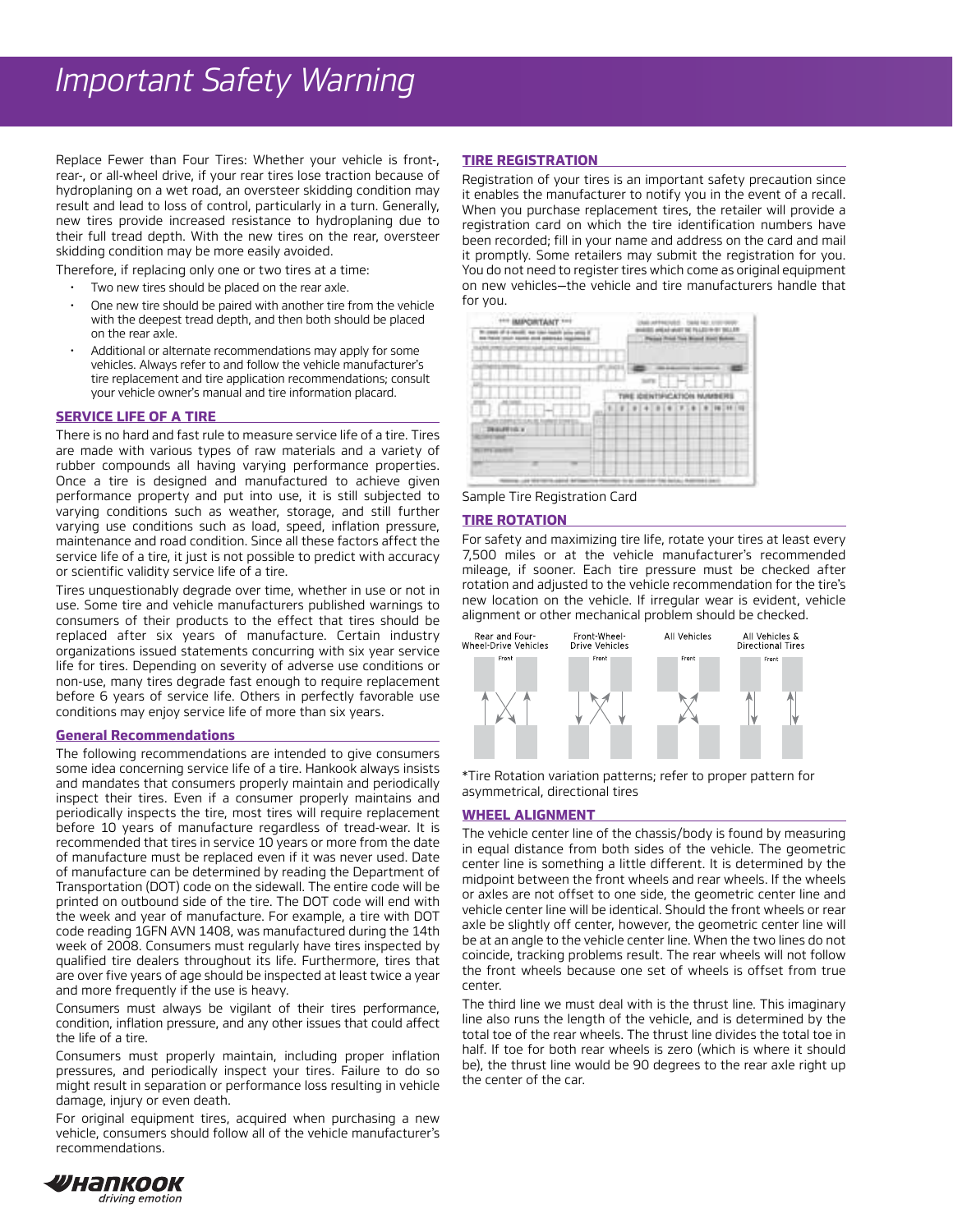

The geometric and vehicle center lines are one in the same in a properly aligned vehicle - shown in A



If the rear axle is offset to one side  $\mathbf{B}$  the geometric and vehicle center lines will be at an angle.



If the rear axle or wheels are toed to one side  $\mathsf{C}$ , the thrust line will not match up with the center line and the vehicle will pull—in this case—to the left.

Out-of-alignment conditions occur when the suspension and steering systems are not operating at their desired angles. Out-ofalignment conditions are most often caused by spring sag or suspension wear (ball joints, bushing, etc.) on an older vehicle. They can also be the result of an impact with a pothole or curb or a change in vehicle ride height (lowered or raised) on any vehicle regardless of age. Incorrect alignment settings will usually result in more rapid tire wear.

### **CONTROLLING A VEHICLE WHEN TIRE FAILURE OCCURS**

If a tire failure occurs, you may hear a loud noise, feel a vibration, and/or the vehicle may pull toward the side of the failed tire. It is most important that you. DO NOT BRAKE OR ABRUPTLY TURN THE STEERING WHEEL. Slowly remove your foot from the accelerator and hold the steering wheel firmly while steering to remain in your lane. Once the vehicle has slowed and is fully under control, apply the brakes gently; safely pull over to the shoulder and come to a stop. Inspect the tires. If one or more looks flat or low, shows detachment or other damage, remove tire assembly and replace it with a properly inflated spare. Bumps or bulges may indicate detachment within the tire body and require inspection by a qualified tire technician.

### **TIRE SPINNING**

Spinning a tire to extract a vehicle stuck in mud, ice, snow, or wet grass can be dangerous. A tire spinning at a speedometer reading above 35 mph (55 km/h) can in a matter of seconds, reach a rotation speed capable of disintegrating a tie with explosive force. Under some conditions, a tire may be spinning at a speed twice that shown on the speedometer. This could cause serious personal injury or death to a bystander or passenger. Never spin a tire above a speedometer reading of 35 mph (55 km/h).

### **WINTER DRIVING**

Tire which meet the U.S. Tire Manufacturers Association definition of snow tires are marked M/S, M+S, or M&S. On such tires, this designation is molded into the sidewall. Tires without this notation are not recommended for winter driving. While All-Season tires are designed to provide reliable performance in some winter conditions, the use of 4 winter tires is recommended for optimal performance. Tires designated for use in severe winter conditions are marked on at least one sidewall with the letter "M" and "S" plus a pictograph of a mountain with a snowflake on it.

### **TIRE STORAGE**

Tires should be stored indoors in a cool, dry place. Water should not be allowed to collect inside them. Tires should be placed away from electric generators/motors and sources of heat such as hot pipes. Storage surfaces should be clean and free of grease, gasoline or other substances which can deteriorate the rubber. Tires should not be kept on a vehicle if the vehicle is not being used for a long period of time.

**AWARNING** Improper storage can damage your tires in ways that may not be visible and can lead to a failure resulting in serious injury or death.

### **ADDITIONAL INFORMATION • CUSTOMER SERVICE**

If you have any questions or concerns regarding product warranty, please first contact your nearest Hankook Tire Dealer. For dealer information, or if your question has not been handled to your satisfaction, contact the Hankook Tire Technical Department.

#### **HANKOOK TIRE AMERICA CORPORATION**

Technical Department 1-800-Hankook 333 Commerce Street, Suite 600 Nashville, TN 37201. For additional warranty information, please visit: hankooktire.com/us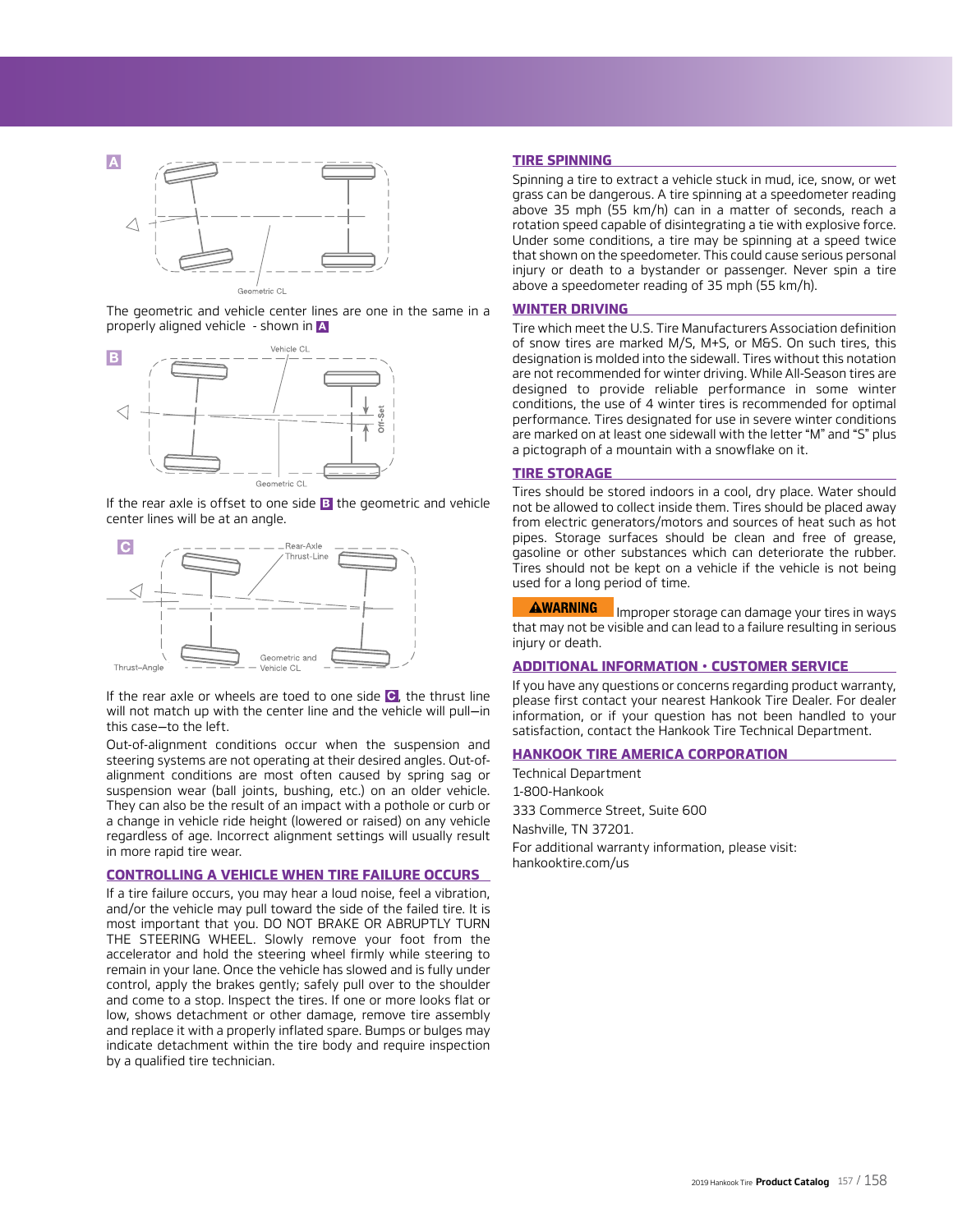### **Limited Warranty**

### TERMS AND CONDITIONS FOR HANKOOK TIRES

### **WARRANTY TERMS**

This limited warranty applies to the original purchaser of any new tire manufactured by HANKOOK Tire and Technology bearing Department of Transportation prescribed tire identification numbers. Eligible tires shall be used on the vehicle on which they were originally installed according to the vehicle manufacturer's or Hankook's recommendation. This warranty applies if all following qualification requirements are met:

- The tire was purchased after January 1, 2020.
- The tire is a size, load rating and speed rating equal to or greater than that recommended by the vehicle manufacturer.
- The tire has not become unserviceable due to a condition listed under WHAT IS NOT COVERED.
- The tire is 6 years from the date of manufacture or 6 years from the date of purchase, whichever benefits the customer.

### **WHAT IS WARRANTED AND FOR HOW LONG**

Should any tire covered by this limited warranty become unusable due to a workmanship or material related condition during its usable tread life (more than 2/32<sup>nds</sup> remaining tread), Hankook will give a credit on the following conditions:

- 1. During the first 2/32**nds** of the original usable tread and one year from date of purchase: Tire will be replaced with a comparable new Hankook produced tire free of charge, including mounting and balancing charges. Applicable taxes on the new tire and cost of any other charges in connection with the replacement of the tire are required to be paid by the owner.
- 2. After the first 2/32**nds** of the original usable tread or after one year from date of purchase, whichever occurs first: The amount of the credit will be determined by multiplying the pre-determined adjustment price for the tire (excluding taxes) by the percentage of original trade depth. \*Free replacement workmanship warranty not applicable to snow tires.

### **WHAT IS NOT COVERED**

This limited warranty does not apply to tires which are being serviced under the following conditions:

- Originally purchased or used outside the United States of America or Puerto Rico.
- Willful Abuse / Collision / Wreck / Fire.
- Continued use while flat or severe under/over inflation.
- Road Hazards including without limitation, puncture, cut, impact break, stone drill, bruise, bulge, snag, collision.
- Premature / irregular wear due to vehicle mechanical reason.
- Conditions resulting from without limitation, improper mounting/ demounting, under inflation, improper tire size, improper repair, defect in vehicle, abuse.
- Ozone or weather cracking on tires over 4 years old from the date of manufacture.
- Ride disturbance complaints after 2/32nds tread wear or 1 year from date of purchase, whichever occurs first.
- With tread depth of 2/32nds or less remaining depth.
- With the serial number cut or buffed.
- Racing & off road use and Misapplication.
- Loss of time or use, inconvenience or any incidental or consequential damage.
- Used in commercial service, excluding truck & bus tires.
- Note: Consequential damage mentioned above may not apply to you based on States limitation.

### **OWNER'S GENERAL OBLIGATION**

In order to be eligible for HANKOOK's limited warranty program, the owner must observe the following:

- Present the tire to an authorized Hankook dealer in the United States of America or Puerto Rico.
- Submit or present a copy of the original purchase receipt.
- Complete and sign a Hankook Claim Form which is available at any authorized dealer.
- End users should complete the warranty card which is available at authorized Hankook dealers for tread wear mileage warranty and mail it to Hankook Tire America Corp. (333 Commerce St. Suite, 600 Nashville, TN 37201. Attn: Technical Department) within 30 days from the date of purchase.
- In order to take advantage of mileage warranty, you must submit tire rotation record which proves that all tires are rotated once every 7,500 miles or fewer between rotations.
- If the tire owner abuses the tires by failing to do the following, but not limited to observing safety warnings, maintain proper inflation pressure, maintain vehicle alignment and tire rotation, expected tire performance or life may not be achieved and your safety cannot be ensured.

### **ROAD HAZARD WARRANTY**

If a tire is rendered unserviceable due to a non-repairable road hazard, it must meet following guidelines:

- Tire must be listed in eligible products for Road Hazard
- Tire must be within first 2/32<sup>nds</sup> of its original tread depth
- Tire must be within one year from date of purchase.

Qualifying tires will be replaced free of charge with a comparable Hankook produced tire. Adjustment procedure is prescribed in the Owner's General Obligation section. Taxes, mounting, balancing and service charges are not included.

The eligible product lines for Road Hazard warranty are as follows:

- VENTUS: V12 evo2, S1 Noble2, V2 Concept2, V4 ES, V12 evo, AS
- KINERGY: GT, PT, ST
- OPTIMO: H727, H426, H725,
- DYNAPRO: HP2, AT-m (P-metric), HT (P-metric). AT2 (P-metric) \*Exclusion:
	- A. This warranty is not applicable to Original Equipment (OE) tires.
	- B. Repairable punctures are not covered under this warranty.
	- C. Tire(s) replaced free under Road Hazard Warranty are not eligible for Road Hazard Warranty in the future

### **TREADWEAR MILEAGE WARRANTY**

Hankook provides very competitive treadwear mileage Warranty as follows:

| <b>TREADWEAR</b><br><b>MILEAGE</b><br><b>WARRANTY*</b> | <b>TIRE TYPE</b>                                                                                                          | <b>REMARKS</b> |
|--------------------------------------------------------|---------------------------------------------------------------------------------------------------------------------------|----------------|
| 100,000                                                | Optimo H727                                                                                                               |                |
| 90,000                                                 | <b>KINERGY PT</b>                                                                                                         |                |
| 80,000                                                 | Optimo H725                                                                                                               |                |
| 75,000                                                 | KINERGY PT (V-Speed Rated)                                                                                                |                |
| 70,000                                                 | Optimo H724, Kinergy GT, Dynapro HT, Kinergy ST                                                                           | P-Metric       |
| 65,000                                                 | Dynapro HP2, Ventus AS                                                                                                    |                |
| 60,000                                                 | Optimo H426, Dynapro AT2                                                                                                  |                |
| 50,000                                                 | Ventus H101, Ventus S1 Noble <sup>2*</sup> , Ventus ST <sup>**</sup> ,<br>Ventus V4 ES*, Optimo H431, Optimo H725A        |                |
|                                                        | Dynapro AS, Dynapro AT, Dynapro AT-M,                                                                                     | P-Metric       |
| 45,000                                                 | Ventus V2 Concept <sup>2</sup>                                                                                            |                |
| 40,000                                                 | Dynapro HT, Dynapro AS, Winter i*cept iZ2***                                                                              | LT-Metric      |
| 30,000                                                 | Winter i*cept evo <sup>2***</sup> , Winter i*cept evo <sup>2</sup> SUV***                                                 |                |
| ***Additional conditions apply                         | *Ventus S1 Noble2: *40 series and over only (Not applicable to 35 series and below).<br>**Ventus ST: 24 inches and under. |                |

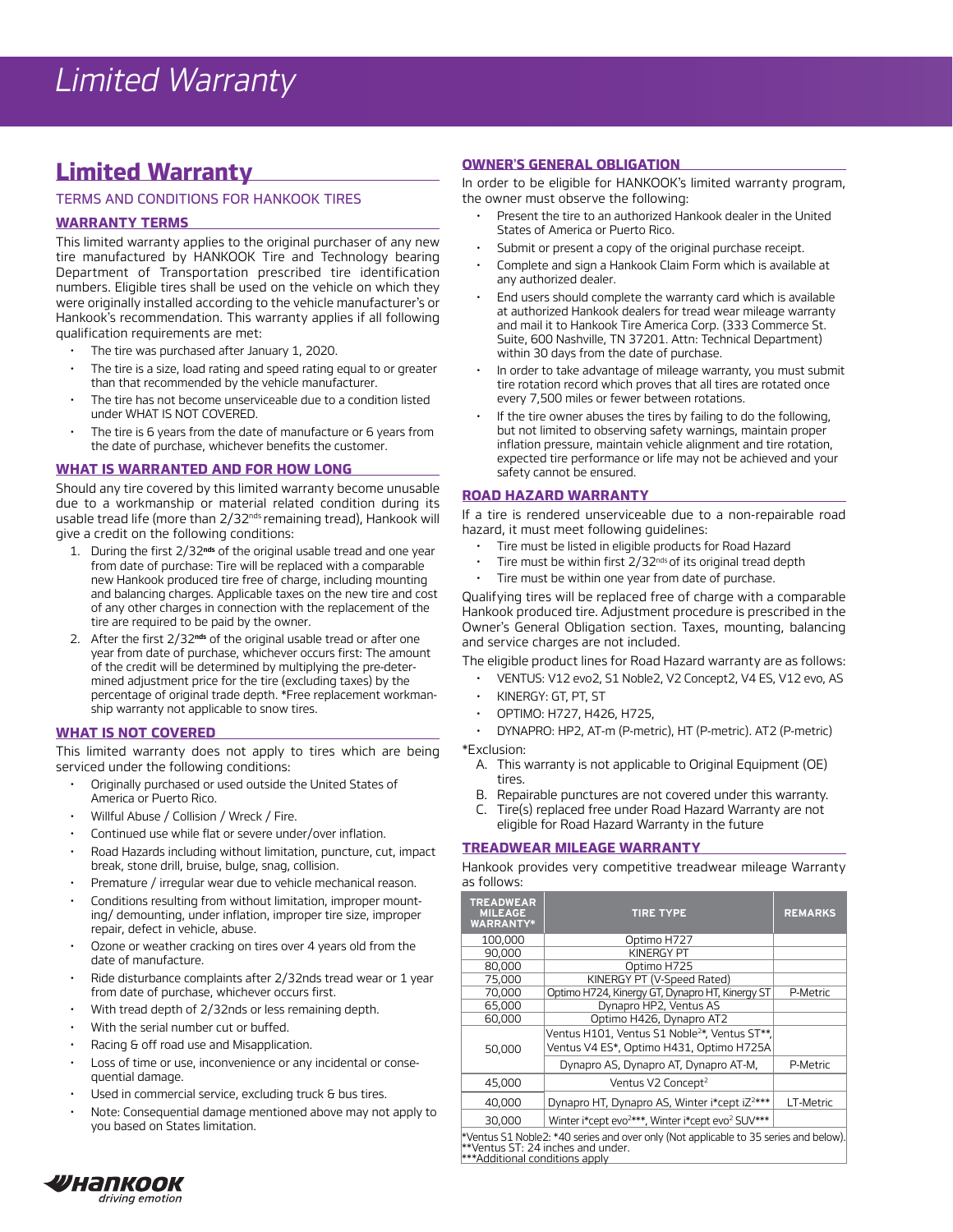- 1. If the above eligible tire wears out (wears down to 2/32nds remaining depth) before the warranty miles under the normal passenger use, Hankook will make an allowance for unused service toward the purchase of a new tire of the same size and type, prorated on warranted miles.
- 2. The replacement allowance will be calculated by percentage of the warranted miles not received, multiplied to the predetermined adjustment price of the tire at the time and place of the adjustment. A mileage projection will be calculated based on average wear per 1/32nd to calculate the remaining miles before the tire is worn out (2/32nds remaining).
- 3. To take advantage of this warranty, the owner shall submit warranty card within 30 days from the date of purchase, which records the purchasing and vehicle information (Warranty card must be mailed to Hankook Tire America Corp.)
- 4. To make a claim, installation record, tire rotation record, and the removal record must all be forwarded with the claimed tire. (The cost of mounting, balance and other service charges or taxes shall be paid by the customer)
- 5. For vehicles with a staggered fitment (different size on the front and rear axles), Hankook will cover half the number of warranted miles as the mileage warranty when the end user cannot rotate tires at least once every 7,500 miles.
- 6. This warranty is not applicable to original equipment tires.

### **HANKOOK '30 DAY FREE TRIAL' PLAN**

Hankook is offering a 30 Day Free Trial to the following eligible tires:

| Kinergy ST       | H735             |
|------------------|------------------|
| Kinergy PT       | H737             |
| Dynapro HP2      | <b>RA33</b>      |
| Dynapro AT2      | <b>RF11</b>      |
| Dynapro MT2      | RT <sub>05</sub> |
| Kineray GT       | H436             |
| Ventus V12 evo2  | K120             |
| Ventus S1 Noble2 | H452             |
|                  |                  |

- Ventus V2 Concept2 H457
- Dynapro AT-m RF10 (P-Metric only)
- Dynapro HT RH12 (P-Metric only))

If you are not 100% satisfied for any reason with your purchase, simply bring the tires and proof of purchase back to the place purchase within 30 days for a new set of Hankook Tires and we will take care of the rest.

### **Requirements and Limitations:**

- 30 Day Free Trial only applies to  $4 \sim 6$  tires per vehicle (Purchases of  $1 \sim 3$  tires are not eligible).
- Customer may exchange  $1 \sim 4$  tires from the set, for an equivalent number of the same tire or a different Hankook Tire.
- Mounting and balancing cost are included. (Valve Stems are extra)
- Tires must be free of any damage due to misuse, road hazard, mechanical issue, and/or any racing activity wear.
- Replacement tire must be installed on original purchase Vehicle.
- Only original purchase is covered by 30 Day Free Trial. Replacement set is not covered by 30 Day Free Trial.
- Original purchaser must present proof of purchase.
- Replacement must be done at original place of purchase.
- If replacing with more expensive tire, difference is paid by Customer (including sales tax). If exchanges is less, you will be given a credit for the difference.
- Customer is responsible for all applicable taxes.
- Please contact Hankook Customer Service if you have any questions at 1-800-HANKOOK - option 9

### **DISCLAIMER**

• This warranty, or any warranty stated or referred to herein, is exclusive and in lieu of any other warranty regarding the quality of Hankook tires, whether expressed or implied and remedies for breach thereof shall be limited to those specifically provided herein. Any warranty of merchantability of fitness for any particular purpose, if made, is limited in duration to the effective time period of this limited warranty.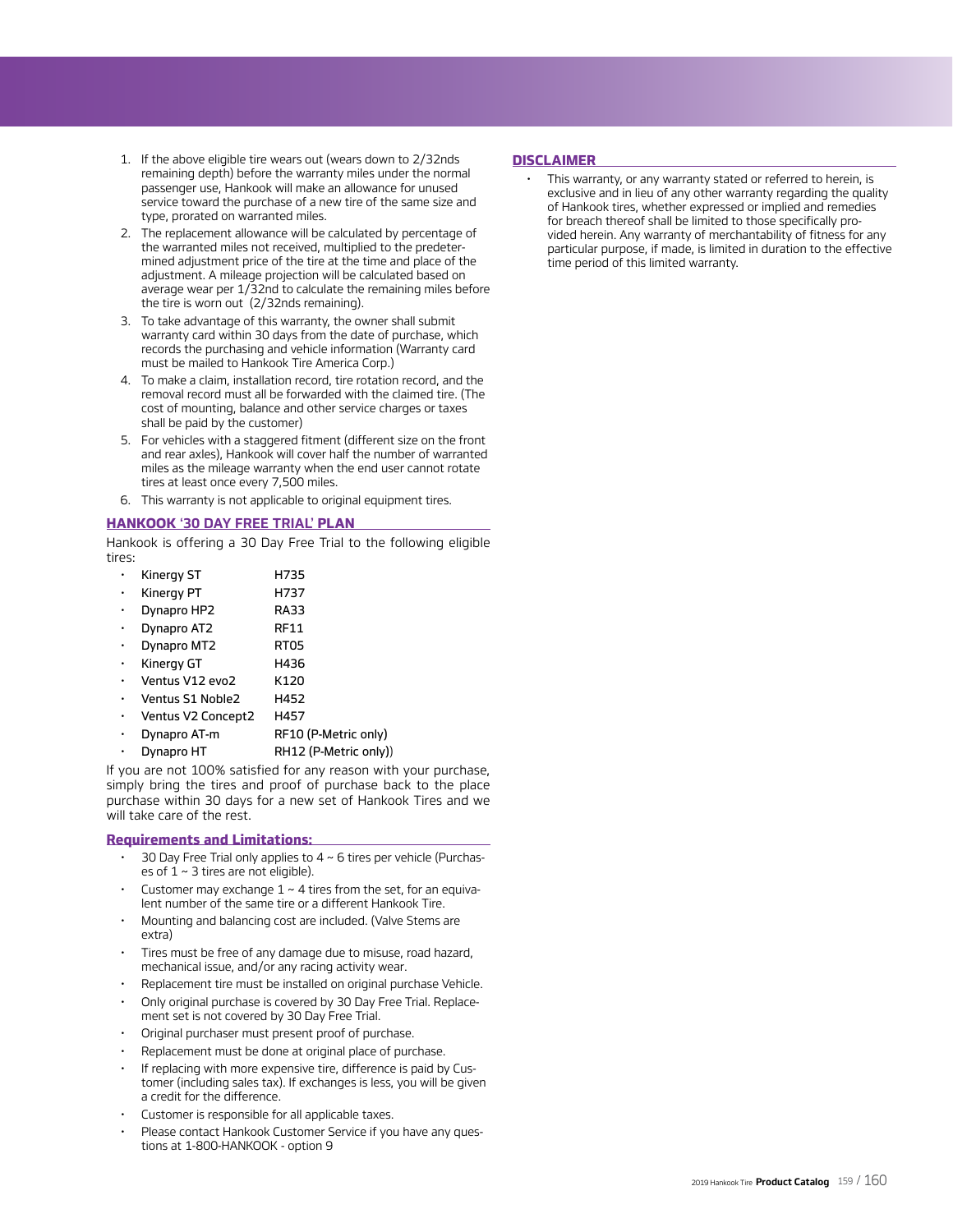# Claim Adjustment Procedure

For all claims for adjustment, a claim form must be filled out. Completed claim form shall be mailed to Hankook Tire America Corp. office. Do not ship tires to Hankook. Hankook reserves the right to demand physical inspection of the tires on which adjustment is claimed. If Hankook exercises its right to inspect, it will do so by sending a written request to ship the tires to Hankook's Claim Center. In determining the cause for removal from service, always examine both the inside and outside of the tire body. If the tire is not entitled to adjustment, Hankook will advise the dealer; explain the reason for the failure and advise him/her of preventive maintenance.

### **A. If the examination shows that the tire is adjustable under the terms of our Warranty :**

- 1. Be sure that the tire returned by the consumer bears our name and DOT number.
- 2. Measure the remaining tread depth in 32nds of an inch. Be sure to measure in grooves nearest the center line of the tire.
- 3. Refer to ORIGINAL TREAD DEPTH for the size and type of the returned tire.

Use the ORIGINAL TREAD DEPTH CHART to determine the percentage of credit due based on remaining tread depth.

4. Fill out the CLAIM ADJUSTMENT FORM completely, sign it yourself and have it signed by the owner of the tire

### **B. Fill out each claim form with the following information for each tire being adjusted :**

- 1. Pattern Name
- 2. Month, Day, & Year of Claim
- 3. Distributor's Contact
	- Information
- 4. Dealer's Contact Information
- 5. Fleet (commercial use only)
- Contact Information 6. Owner's Contact Information
- 7. Vehicle Year
- 8. Vehicle Make
- 9. Vehicle Model
- 10. Tire Installation Date
- 11. Install Miles
- 12. Removal Miles
- 13. Total Miles
- 14. Vehicle Usage
- 15. Original Equipment (Yes/No)
- This form must be accurately completed by the dealer and signed by the owner of the product. Incomplete forms will not be accepted.

### **C. Marking tires for physical inspection :**

Please mark all tires being shipped to our claim center in the following manner.

- 1. Clearly state dealer's name.
- 2. Mark over identification (DOT) number with crayon and make clearly legible (Disregard if DOT has been cut & sent in with claim).
- 3. Tire condition circle area of failure (a two-inch crayon mark around the condition). Ride complaints should be marked as "O.R."
- 4. Claim number close to identification number using the last two digits of claim number. Example: If claim number is "H-00123" and the item is number "1", then the number you would mark on the tire would be "23-1".
- 5. Attach a copy of all claim forms to the packing list. Vehicle alignment and tire rotation, expected tire packing list.



### **D. Forwarding claim forms to Hankook :**

Retain "Dealer's Copy" and retain copies of any other supporting documents and/or photos for dealer records, and forward all other copies to:

Forward all copies to:

Hankook Tire America Corp. ATTN: TECHNICAL DEPARTMENT 333 Commerce St. Suite 600

Nashville, TN 37201

### **E. For photo inspection :**

Accumulation of 29 tires or less: Enclose cut-out DOT numbers and a photograph of each tire, showing the claimed condition, with the claim form.

When an adjustment is received, Hankook will...

Review the claim and either issue credit or request the tires to be shipped to our claim center for physical inspection. If we decide a physical inspection is necessary, we will send you a written request to ship the tires to a designated location. (NOTE: DO NOT send tires to our claim center unless you are requested to do so OR the minimum requirements are met per Hankook's Freight Policy (page 162).

Tires must be held by you for thirty days or until credit has been received whichever is later. If tires are requested to be shipped for inspection during this period and are not available, claim will be disallowed and adjustment credit will not be issued.

**Total Balance Weight** 24. Tire Position

16. VIN Number

18. Material Number 19. MFG's Serial Number (commercial use only) 20. D.O.T. Number of Tire 21. Air Pressure Used

- 25. Claim Reason
- 26. Number of Retreads

22. Remaining Tread Depth (Inch) 23. Road Force Measurement or

17. Size, Type, Ply-Rating of Tire

- 27. Additional Notes Regarding Claim 28. Signature of Dealer
- 29. Signature of Owner (User)
	-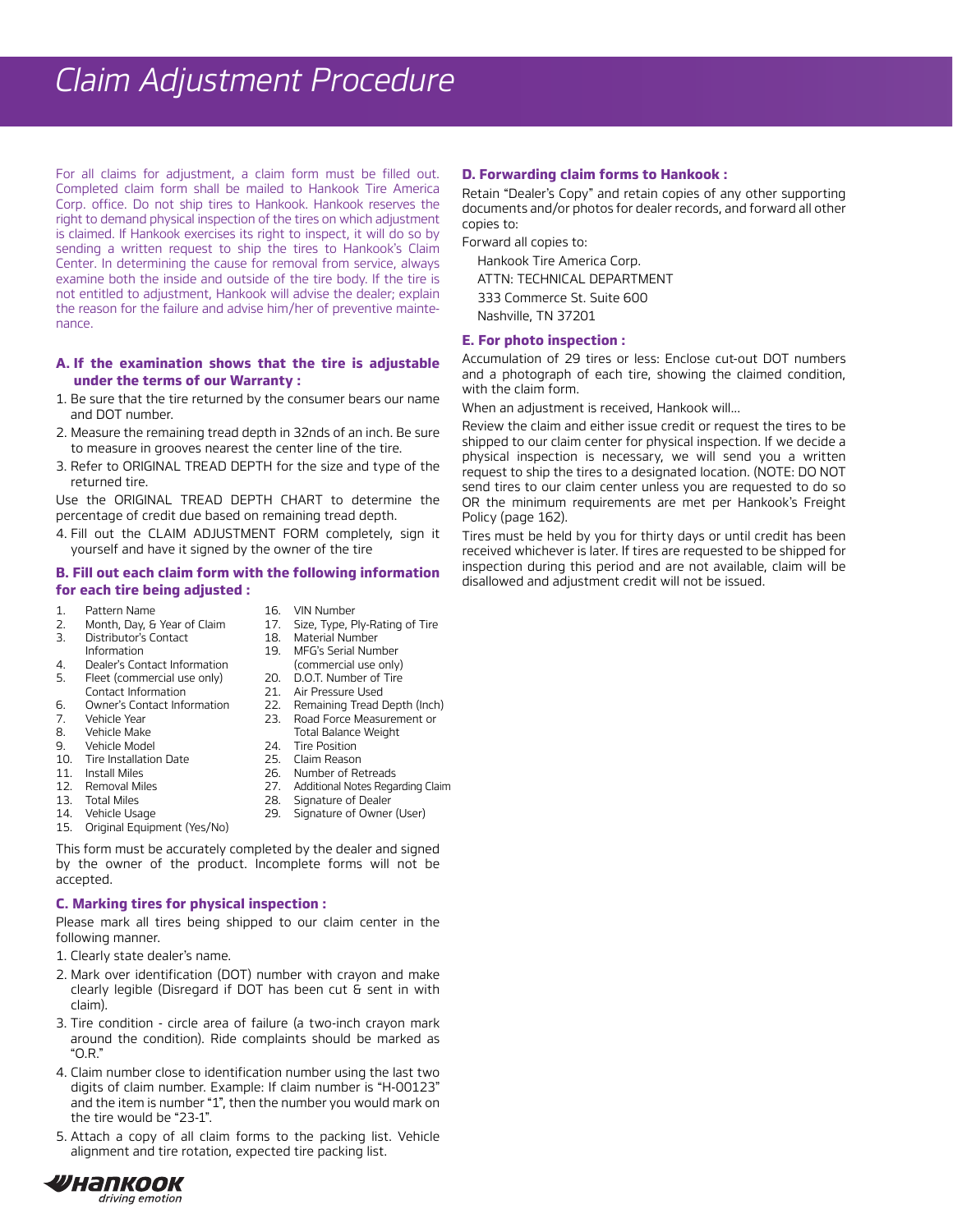# Claim Procedure Flow Chart

#### Remember:

- 1. Adjustments will be made on a pro-rata basis, calculated on remaining usable tread depth and the predetermined adjustment price if there is no applicable special warranty program.
- 2. Usable tread depth is the original depth less 2/32nds of an inch.
- 3. When the tire is worn down to  $2/32$ nds, the tire is considered worn out and the warranty expires.

4. Tires having had DOT or serial numbers previously cut or mutilated will not be adjusted. 5. The result of physical inspections by Hankook will prevail over your findings to the contrary subject to your right to legally contest our findings. A instruction and for tire marking.



shipped where the most research will be paid by shipper.

### **Freight Policy**

1. After an accumulation of 30 tires or greater OR requested by Hankook Tire America Corp., Hankook will pay freight charges for adjustment shipment. Tires shipped on your own, not at Hankook's request, will be at your own expense. If sent collect, shipment will be refused and returned to you.

### 2. When writing the bill of lading:

A. Indicate Hankook Tire America Corp, 333 Commerce St. Suite 600 Nashville, TN 37201 as the 3rd party to be billed B. The classification you assign to the adjustment tires should be: "Class #60, Item #196000, Scrap Rubber Tires - having a value only for reclamation of raw material at \$.90 per pound"

3. Average weights for adjustment are:

| A. All Passenger Tires:  | 20 Pounds/Each  |
|--------------------------|-----------------|
| B. Light Truck Tires:    | 40 Pounds/Each  |
| C. Medium Truck Tires:   | 110 Pounds/Each |
| D. Tube Passenger Tires: | 2 Pounds/Each   |
| E. Tube Truck Tires:     | 8 Pounds/Each   |

4. If you wish to have rejected tires returned to you, please so indicate in the comments section of the Hankook Tire Claim Form, along with a point of contact for shipping. Any tires that you request to be returned after a physical inspection will be shipped back to you at your own expense.

Otherwise, all tires not accompanied with a return request will be scrapped immediately following Hankook's inspection.

- 5. Please use one of the following freight companies to ship tires/tubes to Hankook's Claim Centers.
- To: Dayton, NJ: 18 Thatcher Road Dayton, NJ 08810
	- CH Robinson
	- YRC
- To: 10825 Production Ave, Fontana, CA 92335
	- CH Robinson
	- YRC
- **NOTE :** Freight will not be paid by Hankook unless one of the above companies is used. Exceptions will be taken only in cases where none of these freight lines can pick-up in your area, and you further obtain our approval in advance.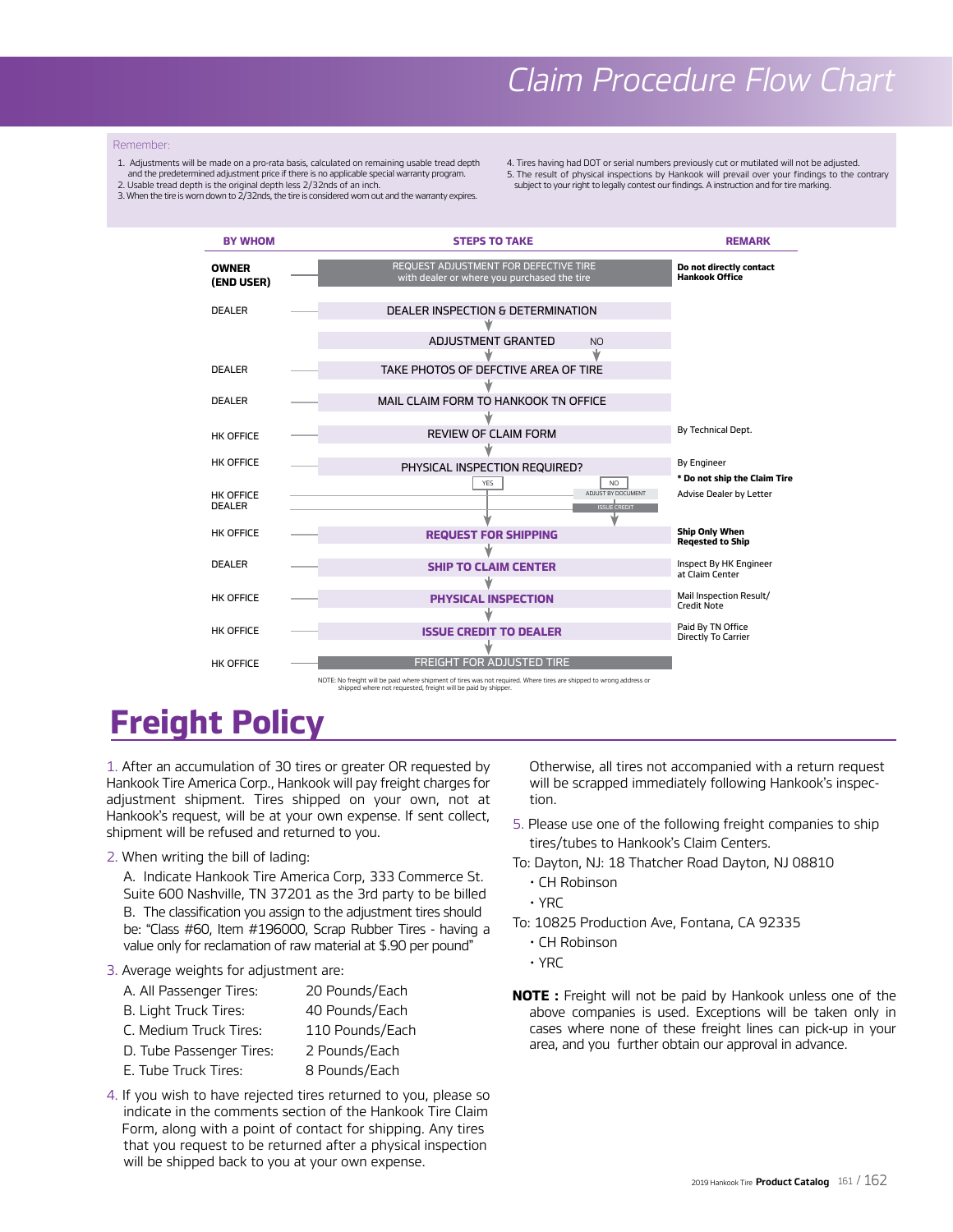| <b>Pattern Name:</b>                                                                                                                                                                                                                                                                                                                                                                                                                                                                                                                                                                                        | driving emotion       |                              | <b>HANKOOK TIRE AMERICA CORP.</b>      |                                                           | <b>Technical Department</b><br>333 Commerce Street, Suite 600 |                                      | DATE OF CLAIM<br>$\overline{2}$                                                                                                                                                                                                                                                  |                  |
|-------------------------------------------------------------------------------------------------------------------------------------------------------------------------------------------------------------------------------------------------------------------------------------------------------------------------------------------------------------------------------------------------------------------------------------------------------------------------------------------------------------------------------------------------------------------------------------------------------------|-----------------------|------------------------------|----------------------------------------|-----------------------------------------------------------|---------------------------------------------------------------|--------------------------------------|----------------------------------------------------------------------------------------------------------------------------------------------------------------------------------------------------------------------------------------------------------------------------------|------------------|
| THIS FORM MUST BE ACCURATELY COMPLETED BY THE DEALER AND SIGNED BY<br>OWNER USING THE PRODUCT. INCOMPLETE FORMS WILL NOT BE ACCEPTED.                                                                                                                                                                                                                                                                                                                                                                                                                                                                       |                       |                              | Tel: 1-800-HANKOOK (426-5665), opt 1   |                                                           | Nashville, TN 37201                                           |                                      | н                                                                                                                                                                                                                                                                                |                  |
| DISTRIBUTOR 3                                                                                                                                                                                                                                                                                                                                                                                                                                                                                                                                                                                               |                       | DEALER <sub>4</sub>          |                                        |                                                           | FLEET (Commercial Use Only) 5                                 |                                      | OWNER-USER 6                                                                                                                                                                                                                                                                     |                  |
| NAME:                                                                                                                                                                                                                                                                                                                                                                                                                                                                                                                                                                                                       | NAME:                 |                              | NAME:                                  |                                                           |                                                               | NAME:                                |                                                                                                                                                                                                                                                                                  |                  |
| <b>ADDRESS</b>                                                                                                                                                                                                                                                                                                                                                                                                                                                                                                                                                                                              | <b>ADDRESS</b>        |                              | <b>ADDRESS</b>                         |                                                           |                                                               | ADDRESS:                             |                                                                                                                                                                                                                                                                                  |                  |
|                                                                                                                                                                                                                                                                                                                                                                                                                                                                                                                                                                                                             |                       |                              |                                        |                                                           |                                                               |                                      |                                                                                                                                                                                                                                                                                  |                  |
| PHONE NUMBER:<br>ACCT#:                                                                                                                                                                                                                                                                                                                                                                                                                                                                                                                                                                                     | PHONE NUMBER<br>ACCT# |                              | PHONE NUMBER<br>ACCT#                  |                                                           |                                                               | PHONE NUMBER:<br>ACCT#               |                                                                                                                                                                                                                                                                                  |                  |
|                                                                                                                                                                                                                                                                                                                                                                                                                                                                                                                                                                                                             |                       |                              | <b>VEHICLE INFORMATION</b>             |                                                           |                                                               |                                      |                                                                                                                                                                                                                                                                                  |                  |
| $\mathbf{8}$<br>YEAR<br>MAKE<br>$7\overline{ }$                                                                                                                                                                                                                                                                                                                                                                                                                                                                                                                                                             | 9<br>MODEL            | <b>INSTALL</b><br>10<br>DATE | <b>INSTALL MILES</b><br>$11^\circ$     |                                                           | REMOVAL MILES                                                 | 12                                   | <b>TOTAL MILES</b>                                                                                                                                                                                                                                                               | 13 <sub>1</sub>  |
| VEHICLE USAGE (NORMAL/ COMMERCIAL/ OFFROAD/ RACING/ ETC                                                                                                                                                                                                                                                                                                                                                                                                                                                                                                                                                     |                       | 14                           | <b>YES</b> 15 10<br>ORIGINAL EQUIPMENT |                                                           | <b>VIN NUMBER</b>                                             |                                      | 16 <sup>°</sup>                                                                                                                                                                                                                                                                  |                  |
| FOR OFFICE<br><b>ITEM</b><br>SIZE/TYPE/PLY<br>NO.                                                                                                                                                                                                                                                                                                                                                                                                                                                                                                                                                           | MATERIAL NO.          | MFG'S SERIAL NO.             | D.O.T. NUMBER                          | PSI                                                       | 32NDS<br>RFV or Balance<br><b>REMAINING</b><br>WT (OZ/GR)     | <b>Tire Position</b>                 |                                                                                                                                                                                                                                                                                  | # OF             |
| <b>USE ONLY</b><br>$\mathbf{1}$                                                                                                                                                                                                                                                                                                                                                                                                                                                                                                                                                                             |                       | (Commercial Use Only)        |                                        |                                                           |                                                               | (LF,LR,RF, RR)                       | <b>CLAIM REASON</b>                                                                                                                                                                                                                                                              | <b>RETREADS</b>  |
| $\overline{\mathbf{2}}$                                                                                                                                                                                                                                                                                                                                                                                                                                                                                                                                                                                     |                       |                              |                                        |                                                           |                                                               |                                      |                                                                                                                                                                                                                                                                                  |                  |
| $\mathsf 3$                                                                                                                                                                                                                                                                                                                                                                                                                                                                                                                                                                                                 |                       | 19                           | 20                                     | 21                                                        | 23<br>22                                                      | $24\,$                               |                                                                                                                                                                                                                                                                                  | $26\phantom{.0}$ |
| 4<br>$\,$ 5 $\,$                                                                                                                                                                                                                                                                                                                                                                                                                                                                                                                                                                                            |                       |                              |                                        |                                                           |                                                               |                                      |                                                                                                                                                                                                                                                                                  |                  |
|                                                                                                                                                                                                                                                                                                                                                                                                                                                                                                                                                                                                             |                       |                              |                                        |                                                           |                                                               |                                      |                                                                                                                                                                                                                                                                                  |                  |
| 6                                                                                                                                                                                                                                                                                                                                                                                                                                                                                                                                                                                                           |                       |                              |                                        |                                                           |                                                               |                                      |                                                                                                                                                                                                                                                                                  |                  |
| *IF OTHER, PLEASE DESCRIBE: 27<br>I hereby certify that the above described merchandise was sold in New/Unused condition to the Owner-User identified above and that all the foregoing statements are actually correct<br>Having discussed this adjustment claim in detail with the Owner-User, I am convinced that the merchandise presented for adjustment was not involved in a motor vehicle acciden<br>I hereby certify that I am the original Owner-User of the above described merchandise was not involved in a motor vehicle accident and that all the foregoing statements are factually correct. |                       |                              |                                        | <b>DEALER'S</b><br>SIGNATURE<br>OWNER-USER'S<br>SIGNATURE | $28\,$<br>29                                                  |                                      |                                                                                                                                                                                                                                                                                  |                  |
| TIRES MUST BE HELD UNTIL FURTHER NOTICE, OR UNTIL CREDIT IS RECEIVED. SHOULD TIRES BE<br>REQUESTED FOR INSPECTION AND BE UNAVAILABLE, ADJUSTMENTS CREDIT WILL NOT BE ISSUED.                                                                                                                                                                                                                                                                                                                                                                                                                                |                       |                              |                                        |                                                           | PLEASE INSERT:                                                | <b>COMMERCIAL TRUCK TIRE CLAIMS)</b> | <b>INSTRUCTIONS:</b> 30+ PC/LT, OR 6+ COMMERCIAL TRUCK TIRES CALL TECHNICAL DEPARTMENT.<br>CUT OUT ONE COMPLETE D.O.T. NO. PER TIRE (NOT APPLICABLE TO<br>PHOTOS CLEARLY SHOWING CLAIMED CONDITION (MIN 1 PER TIRE)<br>ALL SUPPORTING DOCS (PURCHASE, MAINTENANCE, REMOVAL, ETC) |                  |
|                                                                                                                                                                                                                                                                                                                                                                                                                                                                                                                                                                                                             |                       |                              |                                        |                                                           |                                                               |                                      | RETAIN COPY FOR YOUR RECORDS.<br>RETURN DOCUMENTATION TO: HANKOOK TIRE AMERICA CORP                                                                                                                                                                                              |                  |
|                                                                                                                                                                                                                                                                                                                                                                                                                                                                                                                                                                                                             |                       |                              |                                        |                                                           | 16. Vin Number                                                |                                      |                                                                                                                                                                                                                                                                                  |                  |
|                                                                                                                                                                                                                                                                                                                                                                                                                                                                                                                                                                                                             |                       |                              |                                        |                                                           | 17. Size, Type, Ply-Rating of Tire<br>18. Material Number     |                                      |                                                                                                                                                                                                                                                                                  |                  |
|                                                                                                                                                                                                                                                                                                                                                                                                                                                                                                                                                                                                             |                       |                              |                                        |                                                           | 19. MFG's Serial Number                                       |                                      |                                                                                                                                                                                                                                                                                  |                  |
|                                                                                                                                                                                                                                                                                                                                                                                                                                                                                                                                                                                                             |                       |                              |                                        |                                                           | (commercial use only)                                         |                                      |                                                                                                                                                                                                                                                                                  |                  |
|                                                                                                                                                                                                                                                                                                                                                                                                                                                                                                                                                                                                             |                       |                              |                                        |                                                           | 20. D.O.T. Number of Tire<br>21. Air Pressure Used            |                                      |                                                                                                                                                                                                                                                                                  |                  |
|                                                                                                                                                                                                                                                                                                                                                                                                                                                                                                                                                                                                             |                       |                              |                                        |                                                           | 22. Remaining Tread Depth (Inch)                              |                                      |                                                                                                                                                                                                                                                                                  |                  |
|                                                                                                                                                                                                                                                                                                                                                                                                                                                                                                                                                                                                             |                       |                              |                                        |                                                           | 23. Road Force Measurement or                                 |                                      |                                                                                                                                                                                                                                                                                  |                  |
|                                                                                                                                                                                                                                                                                                                                                                                                                                                                                                                                                                                                             |                       |                              |                                        |                                                           | Total Balance Weight<br>24. Tire Position                     |                                      |                                                                                                                                                                                                                                                                                  |                  |
|                                                                                                                                                                                                                                                                                                                                                                                                                                                                                                                                                                                                             |                       |                              |                                        |                                                           | 25. Claim Reason                                              |                                      |                                                                                                                                                                                                                                                                                  |                  |
|                                                                                                                                                                                                                                                                                                                                                                                                                                                                                                                                                                                                             |                       |                              |                                        |                                                           | 26. Number of Retreads                                        |                                      |                                                                                                                                                                                                                                                                                  |                  |
|                                                                                                                                                                                                                                                                                                                                                                                                                                                                                                                                                                                                             |                       |                              |                                        |                                                           |                                                               |                                      | 27. Additional Notes Regarding Claim                                                                                                                                                                                                                                             |                  |
| <b>NOTE: Please fill in completely the following items:</b><br>Pattern Name<br>Month, Day, & Year of Claim<br>Distributor's Contact Information<br>Dealer's Contact Information<br>Fleet (commercial use only)<br>Contact Information<br>Owner's Contact Information<br>Vehicle Year<br>Vehicle Make<br>Vehicle Model<br>10. Tire Installation Date<br>11. Install Miles<br>12. Removal Miles<br>13. Total Miles<br>14. Vehicle Usage<br>15. Original Equipment (Yes/No)                                                                                                                                    |                       |                              |                                        |                                                           | 28. Signature of Dealer<br>29. Signature of Owner (User)      |                                      |                                                                                                                                                                                                                                                                                  | 4401_0120_01     |

This Marketing Policy applies to all Hankook brand tires distributed by Hankook Tire America Corp. In this Marketing Policy, discounts and credits vary on the categories of products.

### **Following categories are used:**

1. PCR : Passenger Car Radial Tires (Including Z36: P235/75R15 XL, Dynapro AT & Dynapro AS: P-Metric, Radial RA08)

2. LTR : Light Truck Radial Tires

3. TBR : Medium Truck Radial Tires (Tires over 17.5")

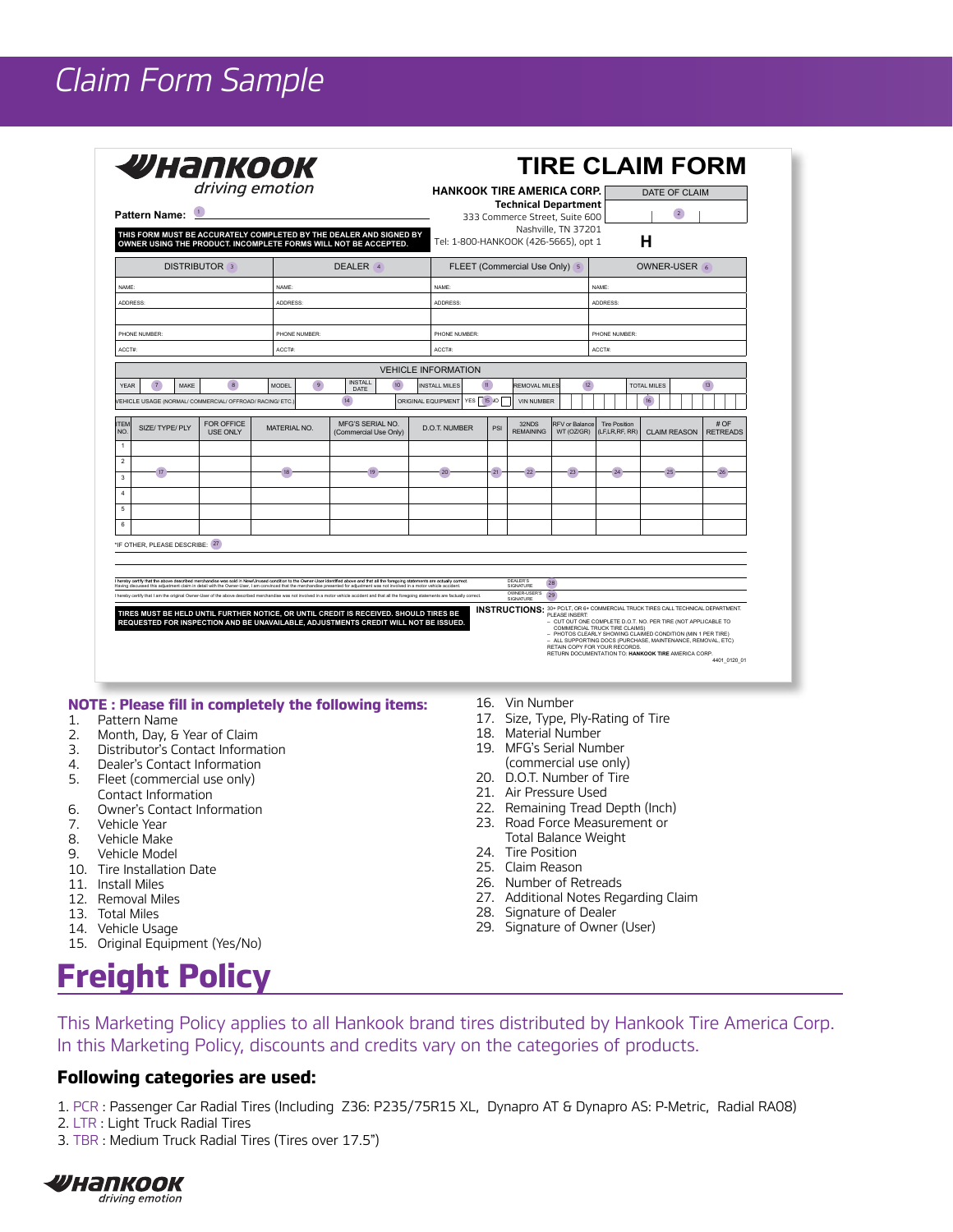# Credit Percentage Table 1 & 2

| (1/32") | 8.5 | 9.0            | 9.5                 | 10.0           | 10.5           | 11.0           | 11.5    | 12.0    | 12.5    | 13.0 | 13.5           | 14.0           | 14.5           | 15.0           | 15.5           | 16.0           | 16.5           | 17.0           | 17.5           | 18.0           | 18.5    |
|---------|-----|----------------|---------------------|----------------|----------------|----------------|---------|---------|---------|------|----------------|----------------|----------------|----------------|----------------|----------------|----------------|----------------|----------------|----------------|---------|
| 2.0     | 0   | $\circ$        | $\circlearrowright$ | $\circledcirc$ | $\circledcirc$ | $\circledcirc$ | $\circ$ | $\circ$ | $\circ$ | 0    | 0              | $\circledcirc$ | $\circ$        | 0              | $\circ$        | $\circ$        | $\circ$        | 0              | $\circledcirc$ | $\circledcirc$ | $\circ$ |
| 2.5     | 8   | $\overline{7}$ | $\overline{7}$      | 6              | 6              | 6              | 5       | 5       | 5       | 5    | $\overline{4}$ | $\overline{4}$ | $\overline{4}$ | $\overline{4}$ | $\overline{4}$ | $\overline{4}$ | 3              | 3              | 3              | 3              | 3       |
| 3.0     | 15  | 14             | 13                  | 13             | 12             | 11             | 11      | 10      | 10      | 9    | 9              | 8              | 8              | 8              | $\overline{7}$ | $\overline{7}$ | $\overline{7}$ | $\overline{7}$ | 6              | 6              | 6       |
| 3.5     | 23  | 21             | 20                  | 19             | 18             | 17             | 16      | 15      | 14      | 14   | 13             | 13             | 12             | 12             | 11             | 11             | 10             | 10             | 10             | 9              | 9       |
| 4.0     | 31  | 29             | 27                  | 25             | 24             | 22             | 21      | 20      | 19      | 18   | 17             | 17             | 16             | 15             | 15             | 14             | 14             | 13             | 13             | 13             | 12      |
| 4.5     | 39  | 36             | 33                  | 31             | 29             | 28             | 26      | 25      | 24      | 23   | 22             | 21             | 20             | 19             | 19             | 18             | 17             | 17             | 16             | 16             | 15      |
| 5.0     | 46  | 43             | 40                  | 38             | 35             | 33             | 32      | 30      | 29      | 27   | 26             | 25             | 24             | 23             | 22             | 21             | 21             | 20             | 19             | 19             | 18      |
| 5.5     | 54  | 50             | 47                  | 44             | 41             | 39             | 37      | 35      | 33      | 32   | 30             | 29             | 28             | 27             | 26             | 25             | 24             | 23             | 23             | 22             | 21      |
| 6.0     | 62  | 57             | 53                  | 50             | 47             | 44             | 42      | 40      | 38      | 36   | 35             | 33             | 32             | 31             | 30             | 29             | 28             | 27             | 26             | 25             | 24      |
| 6.5     | 69  | 64             | 60                  | 56             | 53             | 50             | 47      | 45      | 43      | 41   | 39             | 38             | 36             | 35             | 33             | 32             | 31             | 30             | 29             | 28             | 27      |
| 7.0     | 77  | 71             | 67                  | 63             | 59             | 56             | 53      | 50      | 48      | 45   | 43             | 42             | 40             | 38             | 37             | 36             | 34             | 33             | 32             | 31             | 30      |
| 7.5     | 85  | 79             | 73                  | 69             | 65             | 61             | 58      | 55      | 52      | 50   | 48             | 46             | 44             | 42             | 41             | 39             | 38             | 37             | 35             | 34             | 33      |
| 8.0     | 92  | 86             | 80                  | 75             | 71             | 67             | 63      | 60      | 57      | 55   | 52             | 50             | 48             | 46             | 44             | 43             | 41             | 40             | 39             | 38             | 36      |
| 8.5     | 100 | 93             | 87                  | 81             | 76             | 72             | 68      | 65      | 62      | 59   | 57             | 54             | 52             | 50             | 48             | 46             | 45             | 43             | 42             | 41             | 39      |
| 9.0     |     | 100            | 93                  | 88             | 82             | 78             | 74      | 70      | 67      | 64   | 61             | 58             | 56             | 54             | 52             | 50             | 48             | 47             | 45             | 44             | 42      |
| 9.5     |     |                | 100                 | 94             | 88             | 83             | 79      | 75      | 71      | 68   | 65             | 63             | 60             | 58             | 56             | 54             | 52             | 50             | 48             | 47             | 45      |
| 10.0    |     |                |                     | 100            | 94             | 89             | 84      | 80      | 76      | 73   | 70             | 67             | 64             | 62             | 59             | 57             | 55             | 53             | 52             | 50             | 48      |
| 10.5    |     |                |                     |                | 100            | 94             | 89      | 85      | 81      | 77   | 74             | 71             | 68             | 65             | 63             | 61             | 59             | 57             | 55             | 53             | 52      |
| 11.0    |     |                |                     |                |                | 100            | 95      | 90      | 86      | 82   | 78             | 75             | 72             | 69             | 67             | 64             | 62             | 60             | 58             | 56             | 55      |
| 11.5    |     |                |                     |                |                |                | 100     | 95      | 90      | 86   | 83             | 79             | 76             | 73             | 70             | 68             | 66             | 63             | 61             | 59             | 58      |
| 12.0    |     |                |                     |                |                |                |         | 100     | 95      | 91   | 87             | 83             | 80             | 77             | 74             | 71             | 69             | 67             | 65             | 63             | 61      |
| 12.5    |     |                |                     |                |                |                |         |         | 100     | 95   | 91             | 88             | 84             | 81             | 78             | 75             | 72             | 70             | 68             | 66             | 64      |
| 13.0    |     |                |                     |                |                |                |         |         |         | 100  | 96             | 92             | 88             | 85             | 81             | 79             | 76             | 73             | 71             | 69             | 67      |
| 13.5    |     |                |                     |                |                |                |         |         |         |      | 100            | 96             | 92             | 88             | 85             | 82             | 79             | 77             | 74             | 72             | 70      |
| 14.0    |     |                |                     |                |                |                |         |         |         |      |                | 100            | 96             | 92             | 89             | 86             | 83             | 80             | 77             | 75             | 73      |
| 14.5    |     |                |                     |                |                |                |         |         |         |      |                |                | 100            | 96             | 93             | 89             | 86             | 83             | 81             | 78             | 76      |
| 15.0    |     |                |                     |                |                |                |         |         |         |      |                |                |                | 100            | 96             | 93             | 90             | 87             | 84             | 81             | 79      |
| 15.5    |     |                |                     |                |                |                |         |         |         |      |                |                |                |                | 100            | 96             | 93             | 90             | 87             | 84             | 82      |
| 16.0    |     |                |                     |                |                |                |         |         |         |      |                |                |                |                |                | 100            | 97             | 93             | 90             | 88             | 85      |
| 16.5    |     |                |                     |                |                |                |         |         |         |      |                |                |                |                |                |                | 100            | 97             | 94             | 91             | 88      |
| 17.0    |     |                |                     |                |                |                |         |         |         |      |                |                |                |                |                |                |                | 100            | 97             | 94             | 91      |
| 17.5    |     |                |                     |                |                |                |         |         |         |      |                |                |                |                |                |                |                |                | 100            | 97             | 94      |
| 18.0    |     |                |                     |                |                |                |         |         |         |      |                |                |                |                |                |                |                |                |                | 100            | 97      |
| 18.5    |     |                |                     |                |                |                |         |         |         |      |                |                |                |                |                |                |                |                |                |                | 100     |

| (1/32 <sup>n</sup> )    | 13      | 14      | 15      | 16             | 17             | 18  | 19      | 20      | 21      | 22      | 23      | 24             | 25             | 26             | 27             | 28             | 29             | 30             |
|-------------------------|---------|---------|---------|----------------|----------------|-----|---------|---------|---------|---------|---------|----------------|----------------|----------------|----------------|----------------|----------------|----------------|
| 2                       | $\circ$ | $\circ$ | $\circ$ | $\circ$        | $\circ$        | 0   | $\circ$ | $\circ$ | $\circ$ | $\circ$ | $\circ$ | $\circ$        | $\circ$        | $\circ$        | $\circ$        | 0              | 0              | 0              |
| $\overline{\mathbf{3}}$ | 9       | 8       | 8       | $\overline{7}$ | $\overline{7}$ | 6   | 6       | 6       | 5       | 5       | 5       | 5              | $\overline{4}$ | $\overline{4}$ | $\overline{4}$ | $\overline{4}$ | 4              | $\overline{4}$ |
| $\overline{4}$          | 18      | 17      | 15      | 14             | 13             | 13  | 12      | 11      | 11      | 10      | 10      | $\overline{9}$ | 9              | 8              | 8              | 8              | $\overline{7}$ | $\overline{7}$ |
| 5                       | 27      | 25      | 23      | 21             | 20             | 19  | 18      | 17      | 16      | 15      | 14      | 14             | 13             | 13             | 12             | 12             | 11             | 11             |
| 6                       | 36      | 33      | 31      | 29             | 27             | 25  | 24      | 22      | 21      | 20      | 19      | 18             | 17             | 17             | 16             | 15             | 15             | 14             |
| $\overline{7}$          | 45      | 42      | 38      | 36             | 33             | 31  | 29      | 28      | 26      | 25      | 24      | 23             | 22             | 21             | 20             | 19             | 19             | 18             |
| 8                       | 55      | 50      | 46      | 43             | 40             | 38  | 35      | 33      | 32      | 30      | 29      | 27             | 26             | 25             | 24             | 23             | 22             | 21             |
| $\overline{9}$          | 64      | 58      | 54      | 50             | 47             | 44  | 41      | 39      | 37      | 35      | 33      | 32             | 30             | 29             | 28             | 27             | 26             | 25             |
| 10                      | 73      | 67      | 62      | 57             | 53             | 50  | 47      | 44      | 42      | 40      | 38      | 36             | 35             | 33             | 32             | 31             | 30             | 29             |
| 11                      | 82      | 75      | 69      | 64             | 60             | 56  | 53      | 50      | 47      | 45      | 43      | 41             | 39             | 38             | 36             | 35             | 33             | 32             |
| 12                      | 91      | 83      | 77      | 71             | 67             | 63  | 59      | 56      | 53      | 50      | 48      | 45             | 43             | 42             | 40             | 38             | 37             | 36             |
| 13                      | 100     | 92      | 85      | 79             | 73             | 69  | 65      | 61      | 58      | 55      | 52      | 50             | 48             | 46             | 44             | 42             | 41             | 39             |
| 14                      |         | 100     | 92      | 86             | 80             | 75  | 71      | 67      | 63      | 60      | 57      | 55             | 52             | 50             | 48             | 46             | 44             | 43             |
| 15                      |         |         | 100     | 93             | 87             | 81  | 76      | 72      | 68      | 65      | 62      | 59             | 57             | 54             | 52             | 50             | 48             | 46             |
| 16                      |         |         |         | 100            | 93             | 88  | 82      | 78      | 74      | 70      | 67      | 64             | 61             | 58             | 56             | 54             | 52             | 50             |
| 17                      |         |         |         |                | 100            | 94  | 88      | 83      | 79      | 75      | 71      | 68             | 65             | 63             | 60             | 58             | 56             | 54             |
| 18                      |         |         |         |                |                | 100 | 94      | 89      | 84      | 80      | 76      | 73             | 70             | 67             | 64             | 62             | 59             | 57             |
| 19                      |         |         |         |                |                |     | 100     | 94      | 89      | 85      | 81      | 77             | 74             | 71             | 68             | 65             | 63             | 61             |
| 20                      |         |         |         |                |                |     |         | 100     | 95      | 90      | 86      | 82             | 78             | 75             | 72             | 69             | 67             | 64             |
| 21                      |         |         |         |                |                |     |         |         | 100     | 95      | 90      | 86             | 83             | 79             | 76             | 73             | 70             | 68             |
| 22                      |         |         |         |                |                |     |         |         |         | 100     | 95      | 91             | 87             | 83             | 80             | 77             | 74             | 71             |
| 23                      |         |         |         |                |                |     |         |         |         |         | 100     | 95             | 91             | 88             | 84             | 81             | 78             | 75             |
| 24                      |         |         |         |                |                |     |         |         |         |         |         | 100            | 96             | 92             | 88             | 85             | 81             | 79             |
| 25                      |         |         |         |                |                |     |         |         |         |         |         |                | 100            | 96             | 92             | 88             | 85             | 82             |
| 26                      |         |         |         |                |                |     |         |         |         |         |         |                |                | 100            | 96             | 92             | 89             | 86             |
| 27                      |         |         |         |                |                |     |         |         |         |         |         |                |                |                | 100            | 96             | 93             | 89             |
| 28                      |         |         |         |                |                |     |         |         |         |         |         |                |                |                |                | 100            | 96             | 93             |
| 29                      |         |         |         |                |                |     |         |         |         |         |         |                |                |                |                |                | 100            | 96             |
| 30                      |         |         |         |                |                |     |         |         |         |         |         |                |                |                |                |                |                | 100            |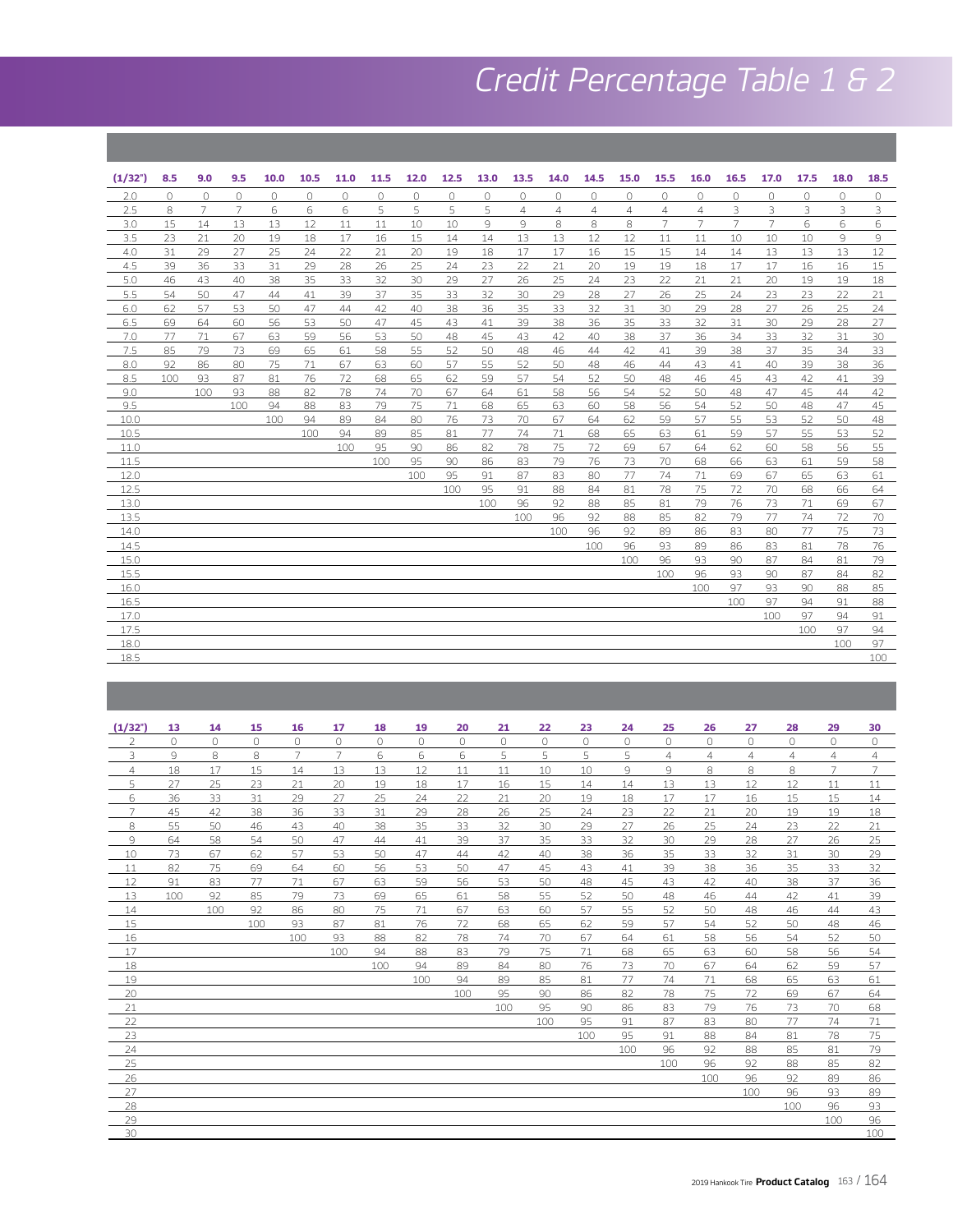# Adjustment Percentage For Customer

|                                    |              |                | <b>TABLE 3</b> |                             |                |                |                |
|------------------------------------|--------------|----------------|----------------|-----------------------------|----------------|----------------|----------------|
| <b>MILEAGE RUN</b>                 |              |                |                | <b>CREDIT % TO CUSTOMER</b> |                |                |                |
|                                    | 40,000       | 50,000         | 60,000         | 65,000                      | 70,000         | 80,000         | 100,000        |
| Under 999 Miles                    | 100.0%       | 100.0%         | 100.0%         | 100.0%                      | 100.0%         | 100.0%         | 100.0%         |
| $1.000 - 1.999$                    | 97.5%        | 98.0%          | 98.3%          | 98.46%                      | 98.6%          | 98.8%          | 99.0%          |
| 2,000 - 2,999                      | 95.0%        | 96.0%          | 96.7%          | 96.92%                      | 97.1%          | 97.5%          | 98.0%          |
| $3,000 - 3,999$                    | 92.5%        | 94.0%          | 95.0%          | 95.38%                      | 95.7%          | 96.3%          | 97.0%          |
| $4,000 - 4,999$                    | 90.0%        | 92.0%          | 93.3%          | 93.85%                      | 94.3%          | 95.0%          | 96.0%          |
| $5,000 - 5,999$                    | 87.5%        | 90.0%          | 91.7%          | 92.31%                      | 92.9%          | 93.8%          | 95.0%          |
| $6,000 - 6,999$                    | 85.0%        | 88.0%          | 90.0%          | 90.77%                      | 91.4%          | 92.5%          | 94.0%          |
| 7,000 - 7,999                      | 82.5%        | 86.0%          | 88.3%          | 89.23%                      | 90.0%          | 91.3%          | 93.0%          |
| 8,000 - 8,999                      | 80.0%        | 84.0%          | 86.7%          | 87.69%                      | 88.6%          | 90.0%          | 92.0%          |
| $9,000 - 9,999$                    | 77.5%        | 82.0%          | 85.0%          | 86.15%                      | 87.1%          | 88.8%          | 91.0%          |
| 10,000 - 10,999                    | 75.0%        | 80.0%          | 83.3%          | 84.62%                      | 85.2%          | 87.5%          | 90.0%          |
| 11,000 - 11,999                    | 72.5%        | 78.0%          | 81.7%          | 83.08%                      | 84.3%          | 86.3%          | 89.0%          |
| 12,000 - 12,999                    | 70.0%        | 76.0%          | 80.0%          | 81.54%                      | 82.9%          | 85.0%          | 88.0%          |
| 13,000 - 13,999                    | 67.5%        | 74.0%          | 78.3%          | 80.00%                      | 81.4%          | 83.8%          | 87.0%          |
| 14,000 - 14,999                    | 65.0%        | 72.0%          | 76.7%          | 78.46%                      | 80.0%          | 82.5%          | 86.0%          |
| 15,000 - 15,999                    | 62.5%        | 70.0%          | 75.0%          | 76.92%                      | 78.6%          | 81.3%          | 85.0%          |
| 16.000 - 16.999                    | 60.0%        | 68.0%          | 73.3%          | 75.38%                      | 77.1%          | 80.0%          | 84.0%          |
| 17,000 - 17,999                    | 57.5%        | 66.0%          | 71.7%          | 73.85%                      | 75.7%          | 78.8%          | 83.0%          |
| 18,000 - 18,999                    | 55.0%        | 64.0%          | 70.0%          | 72.31%                      | 74.3%          | 77.5%          | 82.0%          |
| 19,000 - 19,999                    | 52.5%        | 62.0%          | 68.3%          | 70.77%                      | 72.9%          | 76.3%          | 81.0%          |
| 20,000 - 20,999                    | 50.0%        | 60.0%          | 66.7%          | 69.23%                      | 71.4%          | 75.0%          | 80.0%          |
| 21,000 - 21,999                    | 47.5%        | 58.0%          | 65.0%          | 67.69%                      | 70.0%          | 73.8%          | 79.0%          |
| 22,000 - 22,999                    | 45.0%        | 56.0%          | 63.3%          | 66.15%                      | 68.6%          | 72.5%          | 78.0%          |
| 23,000 - 23,999                    | 42.5%        | 54.0%          | 61.7%          | 64.62%                      | 67.1%          | 71.3%          | 77.0%          |
| 24,000 - 24,999                    | 40.0%        | 52.0%          | 60.0%          | 63.08%                      | 65.7%          | 70.0%          | 76.0%          |
| 25,000 - 25,999                    | 37.5%        | 50.0%          | 58.3%          | 61.54%                      | 64.3%          | 68.8%          | 75.0%          |
| 26,000 - 26,999                    | 35.0%        | 48.0%          | 56.7%          | 60.00%                      | 62.9%          | 67.5%          | 74.0%          |
| 27,000 - 27,999                    | 32.5%        | 46.0%          | 55.0%          | 58.46%                      | 61.4%          | 66.3%          | 73.0%          |
| 28,000 - 28,999                    | 30.0%        | 44.0%          | 53.3%          | 56.92%                      | 60.0%          | 65.0%          | 72.0%          |
| 29,000 - 29,999                    | 27.5%        | 42.0%          | 51.7%          | 55.38%                      | 58.6%          | 63.8%          | 71.0%          |
| 30,000 - 30,999                    | 25.0%        | 40.0%          | 50.0%          | 53.85%                      | 57.1%          | 62.5%          | 70.0%          |
| 31,000 - 31,999                    | 22.5%        | 38.0%          | 48.3%          | 52.31%                      | 55.7%          | 61.3%          | 69.0%          |
| 32,000 - 32,999                    | 20.0%        | 36.0%          | 46.7%          | 50.77%                      | 54.3%          | 60.0%          | 68.0%          |
| 33,000 - 33,999                    | 17.5%        | 34.0%          | 45.0%          | 49.23%                      | 52.9%          | 58.8%          | 67.0%          |
| 34,000 - 34,999                    | 15.0%        | 32.0%          | 43.3%          | 47.69%                      | 51.4%          | 57.5%          | 66.0%          |
| 35,000 - 35,999                    | 12.5%        | 30.0%          | 41.7%          | 46.15%                      | 50.0%          | 56.3%          | 65.0%          |
| 36,000 - 36,999                    | 10.0%        | 28.0%          | 40.0%          | 44.62%                      | 48.6%          | 55.0%          | 64.0%<br>63.0% |
| 37,000 - 37,999<br>38,000 - 38,999 | 7.5%<br>5.0% | 26.0%<br>24.0% | 38.3%<br>36.7% | 43.08%                      | 47.1%<br>45.7% | 53.8%          |                |
| 39,000 - 39,999                    | 2.5%         | 22.0%          | 35.0%          | 41.54%<br>40.00%            | 44.3%          | 52.5%<br>51.3% | 62.0%<br>61.0% |
|                                    | 0.0%         | 20.0%          | 33.3%          | 38.46%                      | 42.9%          | 50.0%          | 60.0%          |
| 40,000 - 40,999<br>41,000 - 41,999 |              | 18.0%          | 31.7%          | 36.92%                      | 41.4%          | 48.8%          | 59.0%          |
| 42,000 - 42,999                    |              | 16.0%          | 30.0%          | 35.38%                      | 40.0%          | 47.5%          | 58.0%          |
| 43,000 - 43,999                    |              | 14.0%          | 28.3%          | 33.85%                      | 38.6%          | 46.3%          | 57.0%          |
| 44,000 - 44,999                    |              |                |                |                             |                |                | 56.0%          |
| 45.000 - 45.999                    |              | 12.0%<br>10.0% | 26.7%<br>25.0% | 32.31%<br>30.77%            | 37.1%<br>35.7% | 45.0%<br>43.8% | 55.0%          |
| 46,000 - 46,999                    |              | 8.0%           | 23.3%          | 29.23%                      | 34.3%          | 42.5%          | 54.0%          |
| 47,000 - 47,999                    |              | 6.0%           | 21.7%          | 27.69%                      | 32.9%          | 41.3%          | 53.0%          |
| 48,000 - 48,999                    |              | 4.0%           | 20.0%          | 26.15%                      | 31.4%          | 40.0%          | 52.0%          |
| 49,000 - 49,999                    |              | 2.0%           | 18.3%          | 24.62%                      | 30.0%          | 38.8%          | 51.0%          |
| 50,000 - 50,999                    |              | 0.0%           | 16.7%          | 23.08%                      | 28.6%          | 37.5%          | 50.0%          |
| 51,000 - 51,999                    |              |                | 15.0%          | 21.54%                      | 27.1%          | 36.3%          | 49.0%          |
| 52,000 - 52,999                    |              |                | 13.3%          | 20.00%                      | 25.7%          | 35.0%          | 48.0%          |

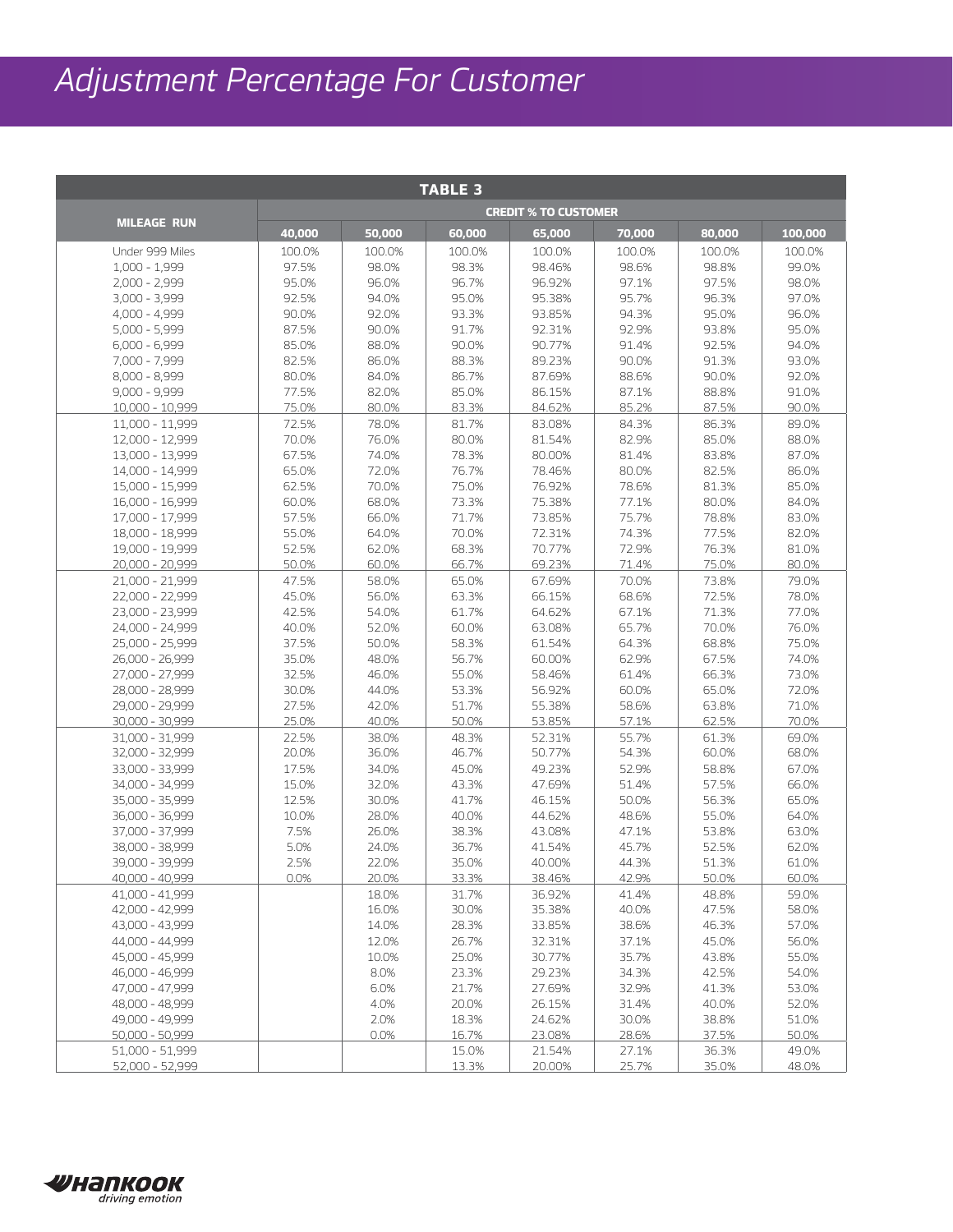# Adjustment Percentage For Customer

### BASED ON MILEAGE RUN FOR MILEAGE WARRANTY TIRE

|                    |        |        | <b>TABLE 3</b> |                             |        |        |         |
|--------------------|--------|--------|----------------|-----------------------------|--------|--------|---------|
| <b>MILEAGE RUN</b> |        |        |                | <b>CREDIT % TO CUSTOMER</b> |        |        |         |
|                    | 40,000 | 50,000 | 60,000         | 65,000                      | 70,000 | 80,000 | 100,000 |
| 53,000 - 53,999    |        |        | 11.7%          | 18.46%                      | 24.3%  | 33.8%  | 47.0%   |
| 54,000 - 54,999    |        |        | 10.0%          | 16.92%                      | 22.9%  | 32.5%  | 46.0%   |
| 55,000 - 55,999    |        |        | 8.3%           | 15.38%                      | 21.4%  | 31.3%  | 45.0%   |
| 56,000 - 56,999    |        |        | 6.7%           | 13.85%                      | 20.0%  | 30.0%  | 44.0%   |
| 57,000 - 57,999    |        |        | 5.0%           | 12.31%                      | 18.6%  | 28.8%  | 43.0%   |
| 58,000 - 58,999    |        |        | 3.3%           | 10.77%                      | 17.1%  | 27.5%  | 42.0%   |
| 59,000 - 59,999    |        |        | 1.7%           | 9.23%                       | 15.7%  | 26.3%  | 41.0%   |
| 60,000 - 69,000    |        |        | 0.0%           | 7.69%                       | 14.3%  | 25.0%  | 40.0%   |
| 61,000 - 61,999    |        |        |                | 6.15%                       | 12.9%  | 23.8%  | 39.0%   |
| 62,000 - 62,999    |        |        |                | 4.62%                       | 11.4%  | 22.5%  | 38.0%   |
| 63,000 - 63,999    |        |        |                | 3.08%                       | 10.0%  | 21.3%  | 37.0%   |
| 64,000 - 64,999    |        |        |                | 1.54%                       | 8.6%   | 20.0%  | 36.0%   |
| 65,000 - 65,999    |        |        |                | 0.00%                       | 7.1%   | 18.8%  | 35.0%   |
| 66,000 - 66,999    |        |        |                |                             | 5.7%   | 17.5%  | 34.0%   |
| 67,000 - 67,999    |        |        |                |                             | 4.3%   | 16.3%  | 33.0%   |
| 68,000 - 68,999    |        |        |                |                             | 2.9%   | 15.0%  | 32.0%   |
| 69,000 - 69,999    |        |        |                |                             | 1.4%   | 13.8%  | 31.0%   |
| 70,000 - 70,999    |        |        |                |                             | 0.0%   | 12.5%  | 30.0%   |
| 71,000 - 71,999    |        |        |                |                             |        | 11.3%  | 29.0%   |
| 72,000 - 72,999    |        |        |                |                             |        | 10.0%  | 28.0%   |
| 73,000 - 73,999    |        |        |                |                             |        | 8.8%   | 27.0%   |
| 74,000 - 74,999    |        |        |                |                             |        | 7.5%   | 26.0%   |
| 75,000 - 75,999    |        |        |                |                             |        | 6.3%   | 25.0%   |
| 76,000 - 76,999    |        |        |                |                             |        | 5.0%   | 24.0%   |
| 77,000 - 77,999    |        |        |                |                             |        | 3.8%   | 23.0%   |
| 78,000 - 78,999    |        |        |                |                             |        | 2.5%   | 22.0%   |
| 79,000 - 79,999    |        |        |                |                             |        | 1.3%   | 21.0%   |
| 80,000 - 89,999    |        |        |                |                             |        | 0.0%   | 20.0%   |
| 81,000 - 81,999    |        |        |                |                             |        |        | 19.0%   |
| 82,000 - 82,999    |        |        |                |                             |        |        | 18.0%   |
| 83,000 - 83,999    |        |        |                |                             |        |        | 17.0%   |
| 84,000 - 84,999    |        |        |                |                             |        |        | 16.0%   |
| 85,000 - 85,999    |        |        |                |                             |        |        | 15.0%   |
| 86,000 - 86,999    |        |        |                |                             |        |        | 14.0%   |
| 87,000 - 87,999    |        |        |                |                             |        |        | 13.0%   |
| 88,000 - 88,999    |        |        |                |                             |        |        | 12.0%   |
| 89,000 - 89,999    |        |        |                |                             |        |        | 11.0%   |
| 90,000 - 90,999    |        |        |                |                             |        |        | 10.0%   |
| 91,000 - 91,999    |        |        |                |                             |        |        | 9.0%    |
| 92,000 - 92,999    |        |        |                |                             |        |        | 8.0%    |
| 93,000 - 93,999    |        |        |                |                             |        |        | 7.0%    |
| 94,000 - 94,999    |        |        |                |                             |        |        | 6.0%    |
| 95,000 - 95,999    |        |        |                |                             |        |        | 5.0%    |
| 96,000 - 96,999    |        |        |                |                             |        |        | 4.0%    |
| 97,000 - 97,999    |        |        |                |                             |        |        | 3.0%    |
| 98,000 - 98,999    |        |        |                |                             |        |        | 2.0%    |
| 99,000 - 99,999    |        |        |                |                             |        |        | 1.0%    |
| 1000,000 & Over    |        |        |                |                             |        |        | 0.0%    |

### **Adjustment Credit for Treadwear Warranty**

**• To Customer :** Customer must submit the worn-out (2/32nds remaining tread) tire, warranty registration card and verification card. The adjustment credit to the customer for a replacement tire will be calculated by dividing the difference between warranted miles and actual mileage run by warranted miles (see table 3) and then multiplying by the predetermined adjustment price. Tires submitted above 2/32nds and below 4/32nds must have the tire's miles projected to when it would be worn out (2/32nds remaining). Mounting and balancing costs and applicable taxes must be paid by the customer. Fill out adjustment form as per instructions.

**• To Dealer :** The dealer credit amount will be calculated by the following formula:

**Warranted Miles – Actual Mileage Run \*C= x P**

**Warrant Miles**

**C :** Credit Amount **P :** The Predetermined Adjustment Price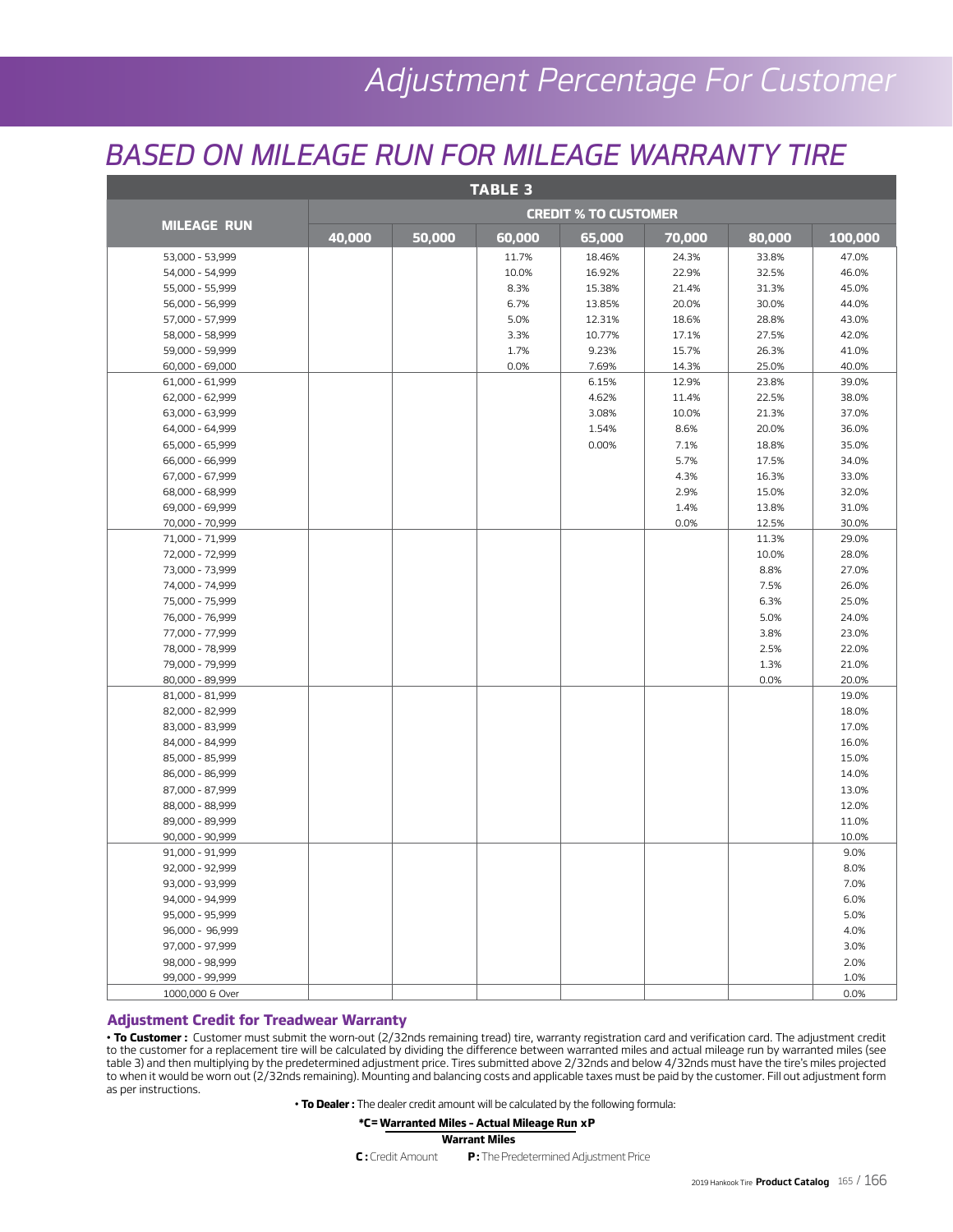# Load Inflation Pressure Tables

| Wide Base, Tubeless               |  |                                                                                                                  |      |      |       |       |       |          |       |          |  |  |
|-----------------------------------|--|------------------------------------------------------------------------------------------------------------------|------|------|-------|-------|-------|----------|-------|----------|--|--|
| <b>Tire size Tire Designation</b> |  | $'$ The Load Limits (Ibs.) at Various Cold Inflation Pressures (psi) (The pressure is minimum for the load) $_0$ |      |      |       |       |       |          |       |          |  |  |
|                                   |  | 80                                                                                                               | 85   | 90   | 95    | 100   | 105   | 110      | 120   | 130      |  |  |
| 385/65R22.5                       |  | 6940                                                                                                             | 7350 | 7650 | 8050  | 8230  | 8510  | 8820     | 9050  | 9370(J)  |  |  |
| 425/65R22.5                       |  | 8270                                                                                                             | 8740 | 9100 | 9370  | 9790  | 10100 | 10500(J) | 10700 | 11400(L) |  |  |
| 445/65R22.5                       |  | 9090                                                                                                             | 9480 | 9870 | 10200 | 10600 | 11000 | 11400    | 11700 | 12300(L) |  |  |

| <b>Tube Type</b>                                                                                                                             |              |         |         |         |         |         |         |         |         |         |         |     |
|----------------------------------------------------------------------------------------------------------------------------------------------|--------------|---------|---------|---------|---------|---------|---------|---------|---------|---------|---------|-----|
| The Load Limits (Ibs.) at Various Cold Inflation Pressures (psi) (The pressure is minimum for the load)<br><b>Tire size Tire Designation</b> |              |         |         |         |         |         |         |         |         |         |         |     |
|                                                                                                                                              |              | 80      | 85      | 90      | 95      | 100     | 105     | 110     | 115     | 120     | 125     | 130 |
| 7.50R15TR                                                                                                                                    | D            | 2460    | 2550    | 2640    | 2755(E) | 2865    | 2975    | 3085(F) |         |         |         |     |
|                                                                                                                                              | $\mathsf{S}$ | 2580    | 2690    | 2800    | 2910(E) | 3040    | 3170    | 3305(F) |         |         |         |     |
| 8.25R15TR                                                                                                                                    | D            | 2930    | 3040    | 3150    | 3260    | 3360    | 3470    | 3570(G) |         |         |         |     |
| 14PR                                                                                                                                         | s            | 3080    | 3200    | 3340    | 3470    | 3590    | 3720    | 3830    | 3960    | 4070(G) |         |     |
| 8.25R15TR*                                                                                                                                   | D            |         |         |         | 4080    | 4215    | 4340    | 4465    | 4590    | 4710    | 4830(J) |     |
| 18PR                                                                                                                                         | S            |         |         |         | 4125    | 4275    | 4420    | 4565    | 4700    | 4835    | 4970(J) |     |
|                                                                                                                                              | D            | 3980    | 4130    | 4300    | 4470(G) | 4640    | 4805(G) | 4990    | 5175    | 5355(H) | 5435(J) |     |
| 10.00R15TR                                                                                                                                   | S            | 4170    | 4370    | 4540(F) | 4715    | 4890    | 5070(G) | 5270    | 5470    | 5670(H) | 5905(J) |     |
|                                                                                                                                              | D            | 3550(E) | 3690    | 3820    | 3950(F) | 4070    | 4200    | 4320(G) |         |         |         |     |
| 8.25R20                                                                                                                                      | $\mathsf S$  | 3730    | 3890    | 4050(E) | 4210    | 4350    | 4500(F) | 4640    | 4790    | 4920(G) |         |     |
|                                                                                                                                              | D            | 4200    | 4360    | 4520(F) | 4670    | 4820    | 4970(G) |         |         |         |         |     |
| 9.00R20                                                                                                                                      | $\mathsf{S}$ | 4410    | 4610(E) | 4790    | 4970    | 5150(F) | 5320    | 5490    | 5670(G) |         |         |     |
|                                                                                                                                              | $\Box$       | 4760    | 4950    | 5205    | 5415(G) | 5625    | 5840(G) | 5895    | 5950    | 6005(H) |         |     |
| 10.00R20                                                                                                                                     | S            | 4990    | 5220    | 5510(F) | 5730    | 5950    | 6175    | 6320    | 6465    | 6610(H) |         |     |
|                                                                                                                                              | D            | 5070    | 5260    | 5510    | 5675(G) | 5840    | 6005(G) | 6205(H) | 6405    | 6610(H) |         |     |
| 10.00R22                                                                                                                                     | $\mathsf S$  | 5310    | 5550    | 5840(F) | 6095    | 6350    | 6610(G) | 6790    | 6970    | 7160(H) |         |     |
|                                                                                                                                              | D            | 5190    | 5390    | 5675(F) | 5785    | 5895    | 6005    | 6265    | 6525    | 6780(H) |         |     |
| 11.00R20                                                                                                                                     | S            | 5450    | 5690    | 6005(F) | 6205    | 6405    | 6610(G) | 6870    | 7130    | 7390(H) |         |     |
| 11.00R22                                                                                                                                     | D            | 5520    | 5730    | 5840(F) | 6095    | 6350    | 6610(G) | 6790    | 6970    | 7160(H) |         |     |
|                                                                                                                                              | S            | 5790    | 6040    | 6395(F) | 6650    | 6910    | 7160(G) | 7380    | 7600    | 7830(H) |         |     |
| 12.00R20                                                                                                                                     | D            | 5910    | 6140    | 6360    | 6610(G) | 6790    | 6970    | 7160(H) | 7390    | 7610(J) |         |     |
|                                                                                                                                              | S            | 6200    | 6480    | 6740    | 7160(G) | 7380    | 7600    | 7830(H) | 8050    | 8270(J) |         |     |
| 12.00R24                                                                                                                                     | D            | 6650    | 6910    | 7160    | 7390(G) | 7610    | 7830    | 8050(H) | 8300    | 8540(V) |         |     |
|                                                                                                                                              | S            | 6980    | 7280    | 7580    | 8050(G) | 8310    | 8570    | 8820(H) | 9100    | 9370    |         |     |
| 13/80R20                                                                                                                                     | D            |         |         | 6315    | 6535    | 6745    | 6955    | 7165(J) |         |         |         |     |
|                                                                                                                                              | S            |         |         | 7085    | 7340    | 7570    | 7815    | 8045(J) |         |         |         |     |
| 14/80R20                                                                                                                                     | S            |         |         | 7595    | 7860    | 8110    | 8365    | 8610    | 8850    | 9095(J) |         |     |